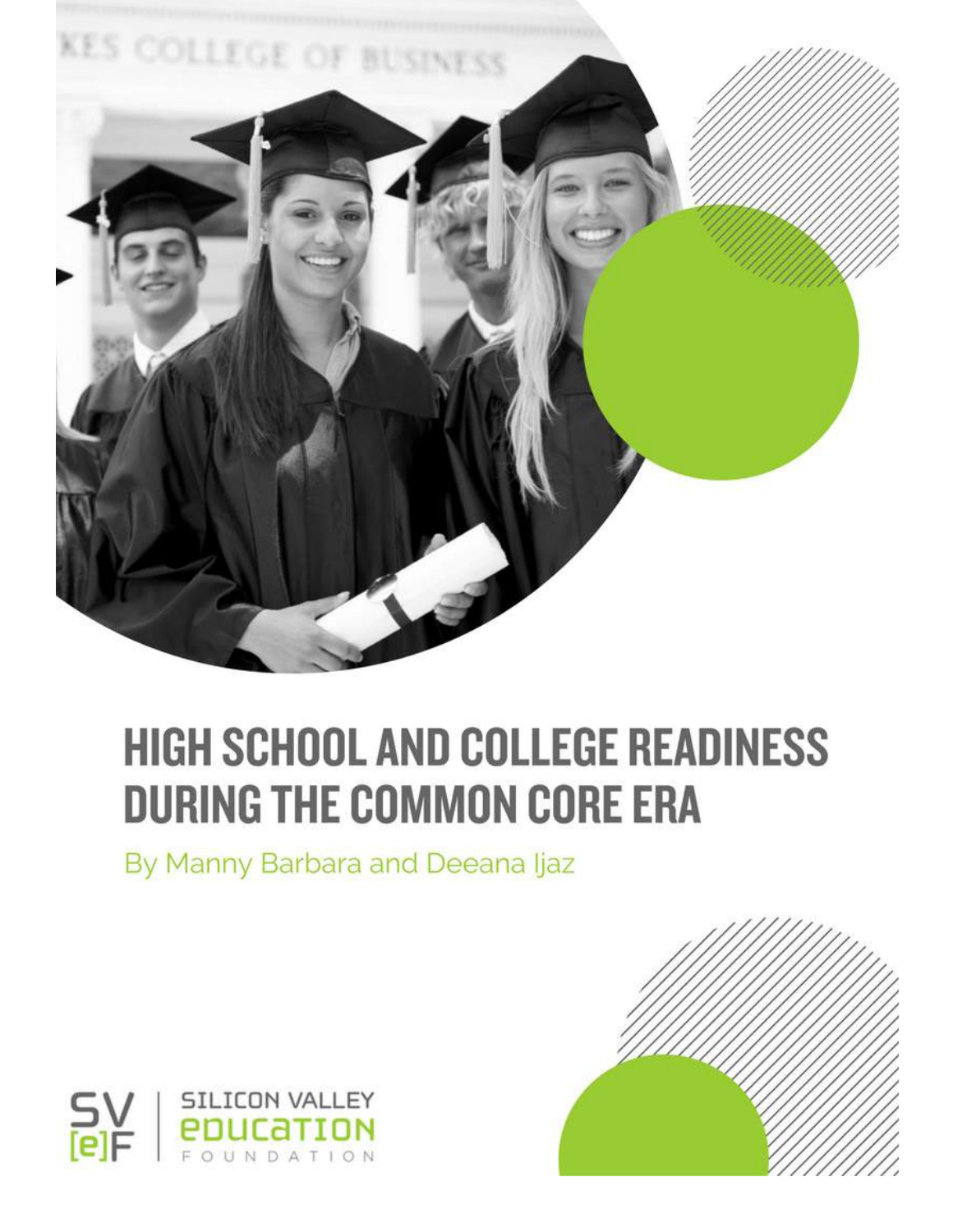|    | <b>INTRODUCTION</b>                                                                     |
|----|-----------------------------------------------------------------------------------------|
| 5  | <b>NOT EVERYTHING HAS</b><br>CHANGED                                                    |
|    | <b>COMPLETING A-G</b><br>COURSEWORK IS GOOD BUT<br><b>NOT ENOUGH</b>                    |
| 15 | <b>ENROLLMENT VS. COMPLETION</b>                                                        |
|    | 16 WHY COLLEGE?                                                                         |
| 19 | <b>COLLEGE ATTENDANCE VS.</b><br><b>COLLEGE COMPLETION</b>                              |
| 20 | <b>BENEFITS OF HIGHER</b><br>EDUCATION                                                  |
|    | 21 COLLEGE BEGINS IN MIDDLE<br><b>SCHOOL</b>                                            |
|    | 22 COMPETITIVE ADMISSION AND<br><b>STEM FIELDS: HOW CAN</b><br><b>STUDENTS KEEP UP?</b> |
| 23 | REQUIRING FOUR YEARS OF<br>MATH                                                         |
|    | 24 BEING COLLEGE READY<br><b>ACADEMICALLY</b>                                           |
|    | 25 RECOMMENDATIONS                                                                      |
|    | <b>30 WORKS CITED</b>                                                                   |

**CONTENTS**

 $\overline{\phantom{a}}$ 

U

F

ш

صدا

 $\ddot{=}$ 

Щ

 $\bullet$ 

 $\blacksquare$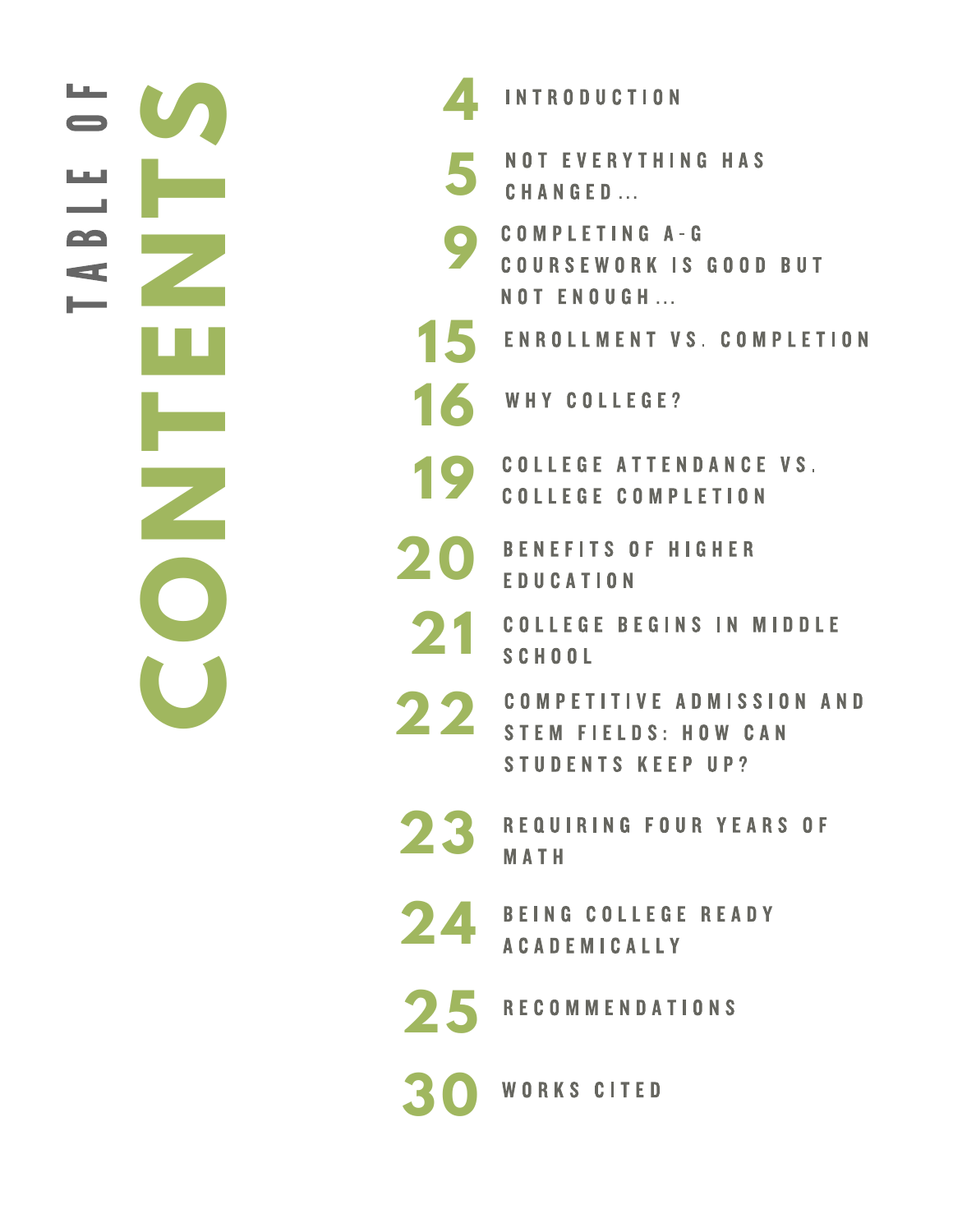Silicon Valley Education Foundation would like to thank Bob Nichols for his help producing this paper and would like to acknowledge Google for funding this project.

Thank you.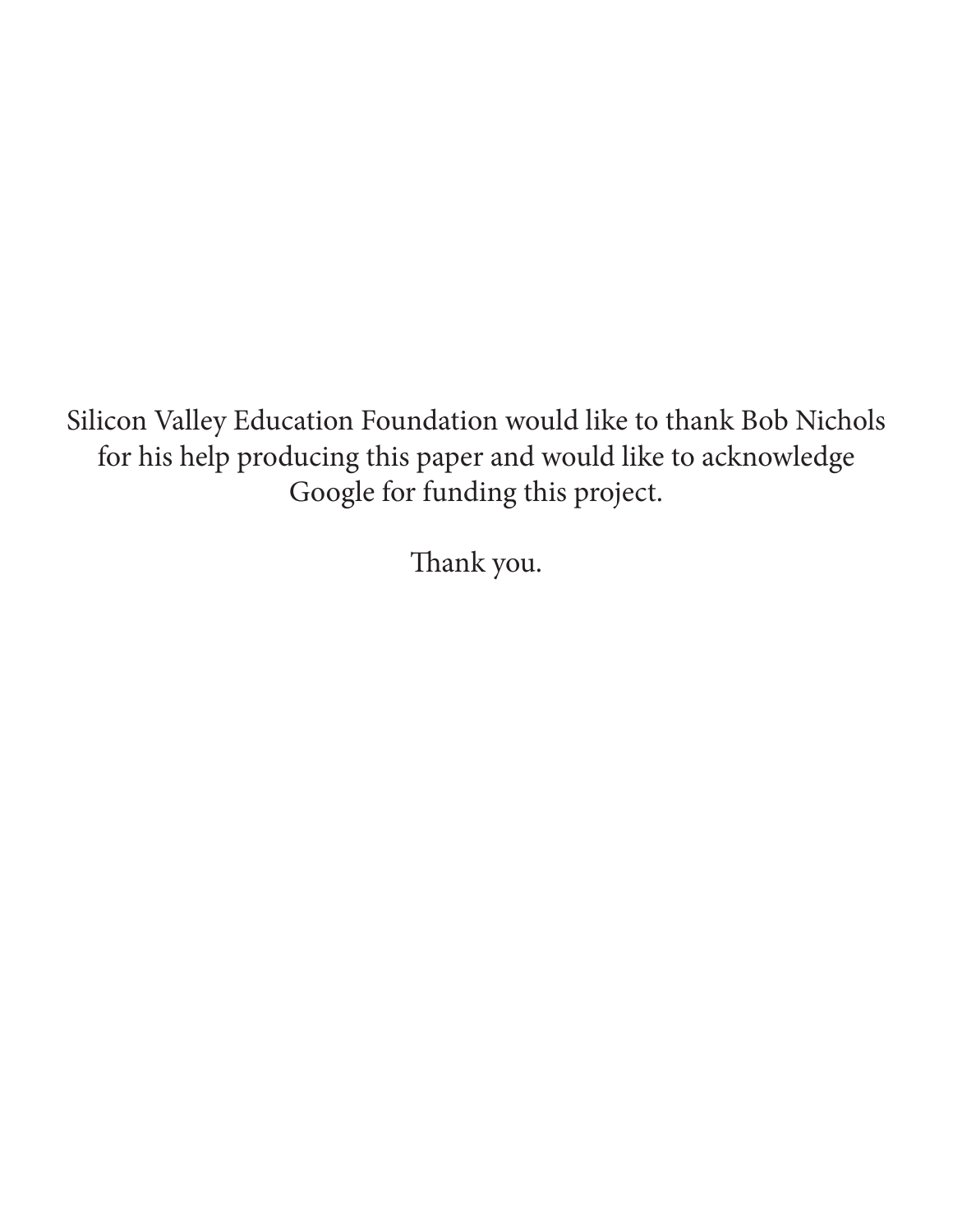## **Introduction**

The advent of the Common Core State Standards (CCSS) advanced an agenda for a deeper and more rigorous set of standards. Perhaps the most significant change in instructional expectations in a generation, the CCSS emergence in public education was seismic in its impact on districts, schools and classrooms. In his policy paper titled The Common Core Meets State Policy: This Changes Almost Everything (PACE), Dr. Michael Kirst, President of the California State Board of Education, states that "The Common Core standards provide a great opportunity for improving student attainment, and a great challenge for California to implement. Common Core is much more than just a new array of standards. It provides a new vision for teaching and learning that builds upon what the state began in the 1990s" (Kirst, 1).

With the adoption of the CCSS, districts found themselves in search of new curriculum materials to deliver the new standards. A new assessment and accountability model was developed to reflect the new standards resulting in the development of the Smarter Balanced Assessment Consortium (SBAC) assessments. The urgency for professional development for staff to deliver the new standards in the classroom was felt throughout the state.

California has made significant changes to its educational system to accommodate the Common Core curriculum. These have included new testing regimes that focus less on multiple choice questions and more on short-answer ones to better grasp a student's conceptual understanding of the subject matter. Additionally, the state's Academic Performance Index, a measure of school success designed to improve district and teacher accountability, has been retooled to better reflect the Common Core's new expectations. The weight of standardized testing has been decreased while the importance of career readiness indices, high school graduation, and dropout rates has been increased. Lastly, California schools have made a renewed effort to better align what juniors and seniors learn in high school with the higher expectations placed upon them once they matriculate into college (Kirst, 5).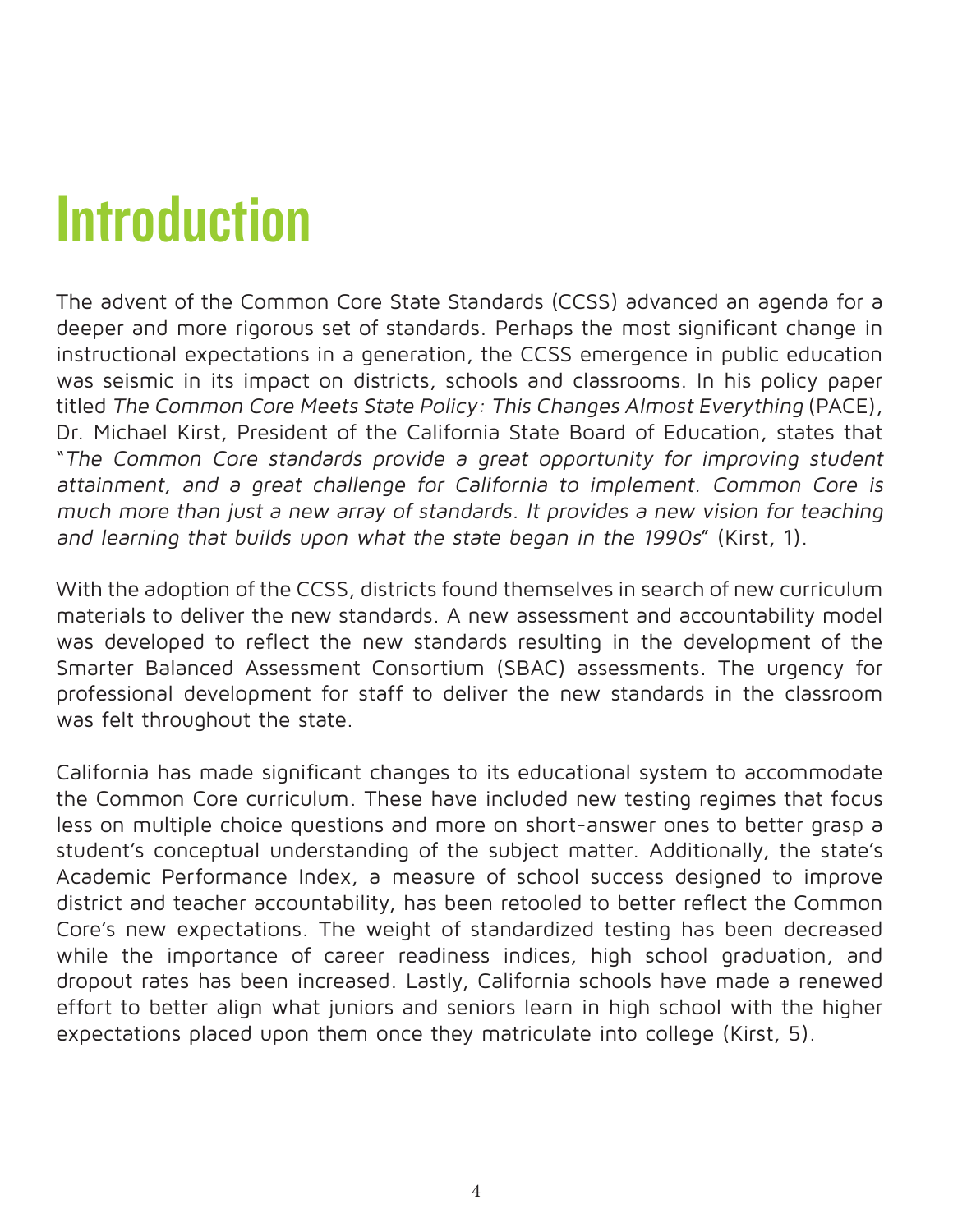That final change is arguably one of the most essential of the attempts to revamp public education. To remain competitive on the global stage as we transition from a manufacturing to a service-based economy, the United States needs to bolster the number of citizens with college degrees. A post-secondary education has many auxiliary benefits ranging from higher rates of civic engagement to better health outcomes. Unfortunately, the changes have not been significant enough to boost the proportion of Californians receiving college degrees (Kobara, 1). Therein lies the crux of this paper: the California school system must better prepare its students for university. There is, however, already a set of instruments, namely A-G courses, that will allow California to succeed in this regard. In the pages that follow, we outline problems within the California public education system that have persisted beyond the implementation of the Common Core and give a set of policy recommendations intended to improve college readiness.

## Not Everything Has Changed…

While the CCSS did, in fact, create a seismic shift throughout the state in both the need for new instructional materials and professional development reflected in the new expected pedagogy, it did not change everything. Under CCSS, one aspect that did not change is the required instructional minutes, and another is the length of the school year. This is in stark contrast to the Hughes-Hart Educational Reform Act of 1983 which added five days to the school year. As recently as the 1990s, districts were able to use five to eight days of school time for professional development purposes. Under the current CCSS system, some schools are barely recovering financially from the most recent recession. Many districts had to reduce the work year in order to meet budgetary restrictions and often have as little as a single day set aside for professional development to address the significant expectations of the CCSS. Even with additional funds, some districts have the added burden of having to negotiate additional professional development time with bargaining units, rather than have them occur as part of the normal work year.

Due to the state's fiscal woes, many of the policies designed to improve teaching have had to rely upon online programs rather than full professional development. While this is obviously better than nothing, there is no true substitute for comprehensive, in-person programs (Kirst).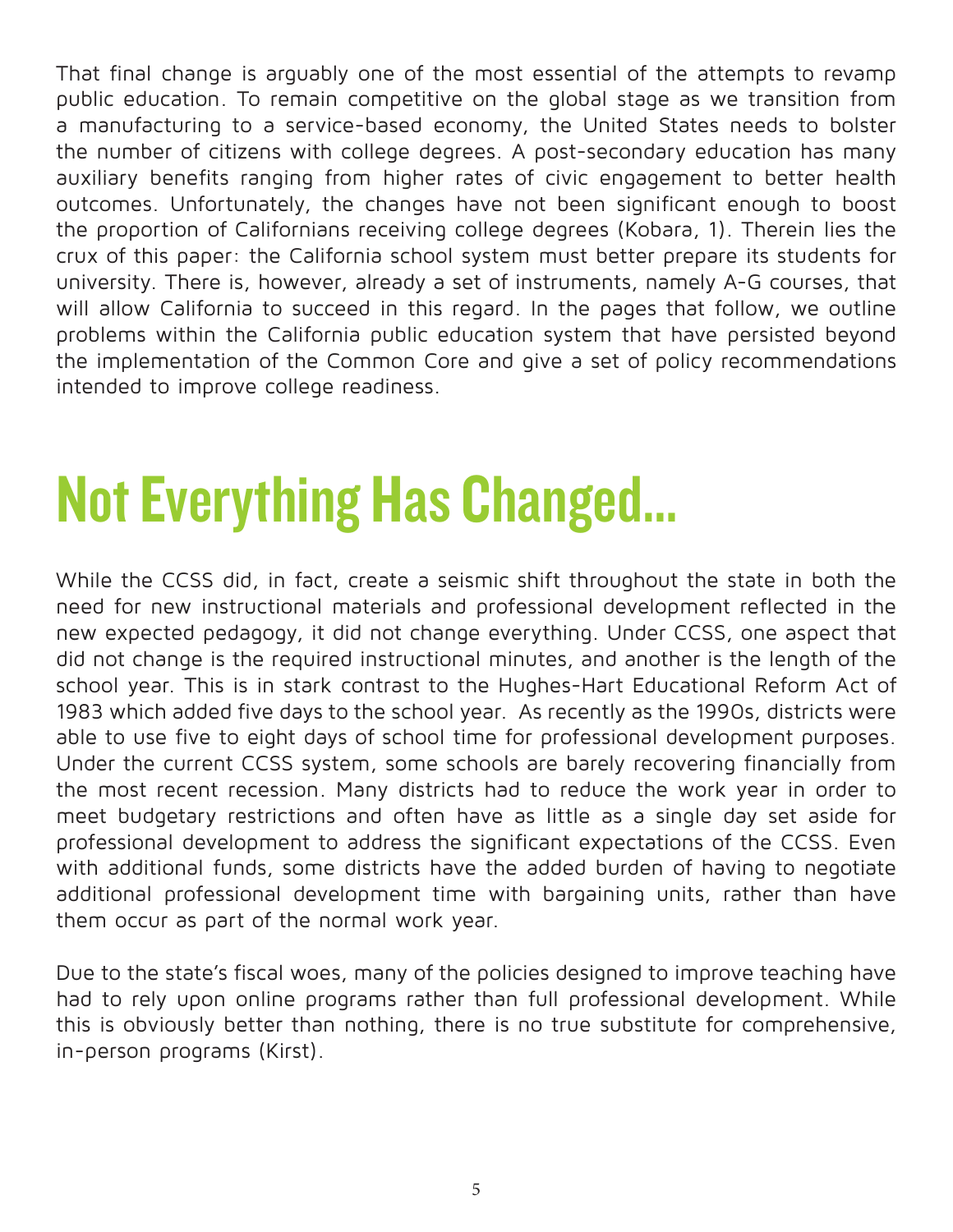This paper will advance a position on high school readiness for college from an academic perspective. We will look beyond the focus of what it takes to just enroll in college to what it takes to actually graduate from college.

Another critical area not directly impacted by the CCSS was the academic course pathway to the University of California (UC) and California State University (CSU) systems.

The academic path for enrollment within the UC/CSU systems is still through the successful completion of the high school coursework usually referred to as the A-G requirements. These requirements outline 15 required courses that students must take in high school and pass with a minimum of a "C" grade in order to even apply for admission. The letters A-G refer to the corresponding course requirements **(see Figure 1)**. Included within the A-G requirements is the math requirement of a minimum of three courses through Algebra II (Algebra, Geometry, Algebra II, or the Integrated Math course sequence I,II,III during the current common core era). The special importance of math will be addressed later in this paper.

| Area | Subject                           | Units                                  |
|------|-----------------------------------|----------------------------------------|
| A    | <b>History/Social Science</b>     | 2 years                                |
| B    | English                           | 4 years                                |
| С    | <b>Mathematics</b>                | 3 years; 4 recommended                 |
| D    | Lab Science                       | 2 years; 3 recommended                 |
| E    | Language other than English       | 2 years; 3 recommended                 |
| F    | <b>Visual and Performing Arts</b> | 1 year (must be consecutive semesters) |
| G    | Elective                          | 1 year                                 |

#### Fig. 1 A-G Course Requirements

It should also be noted that the A-G requirements with the corresponding threeyear math sequence reflect only the minimum expectations and allow the student to apply to the UC/ CSU with no guarantee and/or expectation of admission. Students who do not complete the minimum course requirements have the option of enrolling in the state community college system. Challenges faced by community college students who are unprepared have been previously addressed elsewhere, including the importance of math as a predictor of college success (Jaffe, 4). While there are other opportunities for improving college success and readiness downstream, the opportunity cost of later action is significantly higher. We don't discount the importance of community college, but rather, believe that the most cost-efficient solutions with the highest chance of success are found earlier in a student's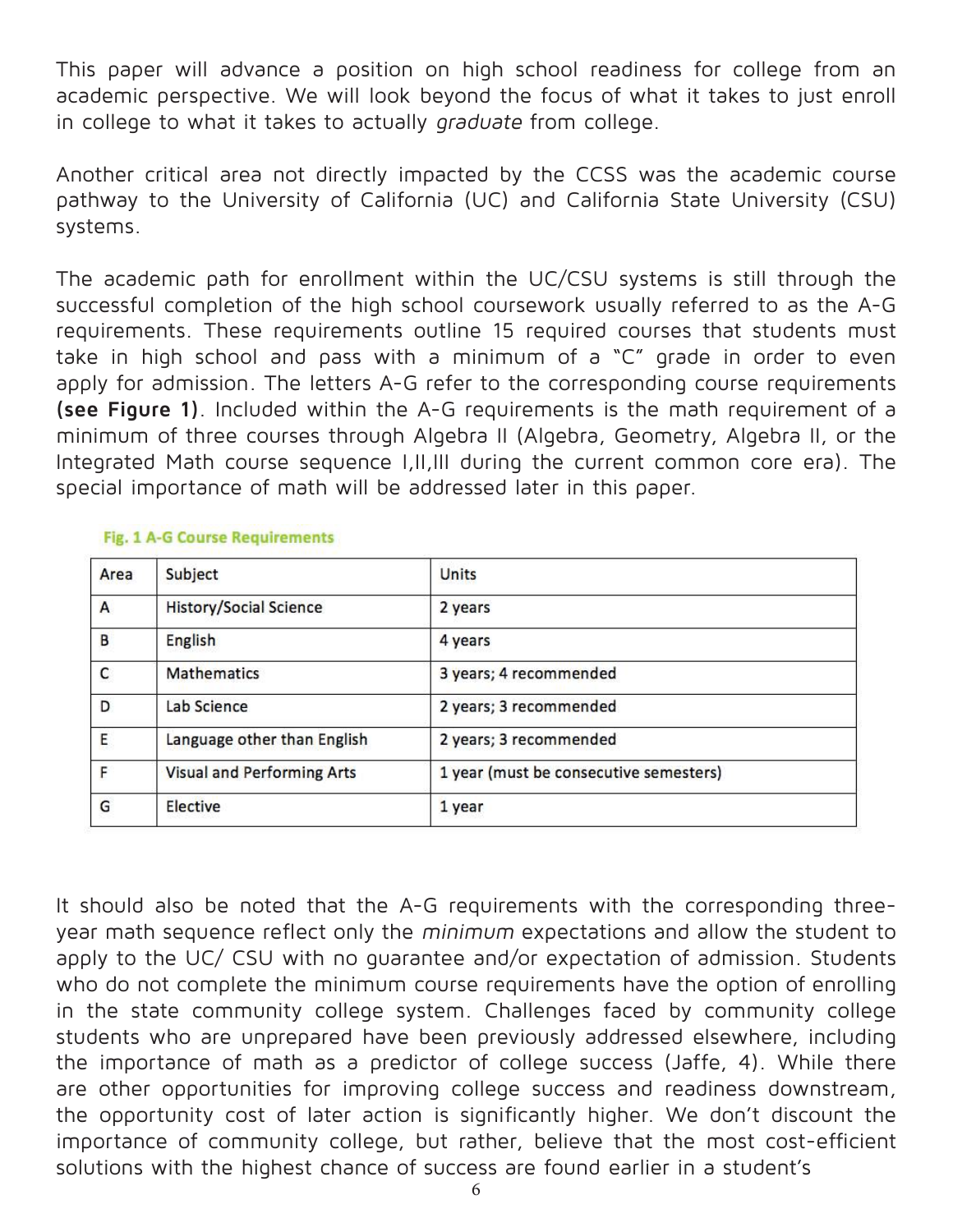pathway inside of primary and secondary education classrooms.

There are, of course, other factors involved in determining college readiness. Both socioemotional and non-cognitive factors as well as fiscal variables directly impact student success in college.

The model presented by the Education Policy Improvement Center (EPIC) presents what a high school graduate ought to be able to demonstrate from a behavioral and socioemotional perspective. As developed by David Conley, EPIC identifies The Four Keys to College Readiness: Think, Know, Act, Go. Readiness and success are defined by "students' engagement, adaptability, and what they can do with their knowledge…" (Conley, 1)



According to Conley, decent grades are only the preliminary step toward higher education. Additionally, they need to internalize behavioral and mental paradigms which promote success. Conley lists a number of paradigms, including: the readjustment of learning strategies upon initial failure, understanding of knowledge and success as a function of effort rather than innate talent, the ability to work and learn independently with few prior quidlines and healthy emotive coping mechanisms for stress. These mental frameworks are often found in successful students and professionals.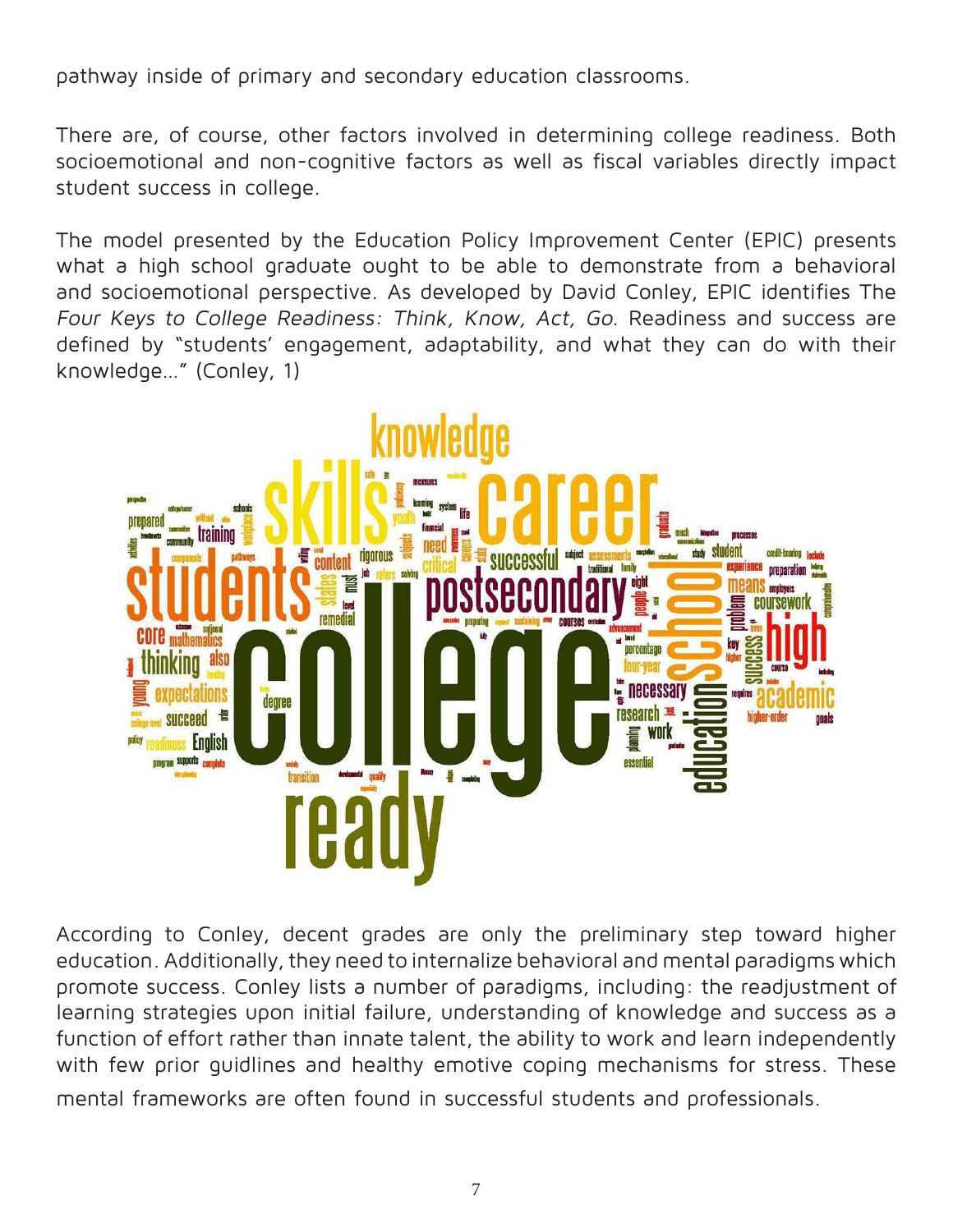Teachers often focus on content, which is obviously essential, but they rarely focus on building these socioemotional skills. This is unfortunate since these skills will serve students not only as they apply to college, but also for the rest of their life. A new model of teaching in public schools would create ample room to promote these soft skills in order to guarantee success. Furthermore, social institutions and personal relationships also play an important role in promoting these skills. The earlier these values are instilled, the more likely they are to stick in students' minds and become foundational mindsets.

There are still other factors beyond academic and socioemotional success that determine high school outcomes. Social capital variables can impact college enrollment and subsequent graduation, especially for lower income students. For many, managing the complicated application process as well the high cost of attending college are barriers. Even students who qualify academically for college may still not end up enrolling and attending. A 2008 study of Chicago public high school students found that 73 percent of qualified students planned to attend a somewhat selective college, defined as a school to which a student with at least a 2.0 GPA and 18 ACT score could expect to be admitted. Of those students, only 61 percent had applied to a four-year college in the fall (Nagaoka et al. 15).

There are a variety of explanations for this discrepancy. Financial barriers coupled with our country's labyrinthine financial aid programs often make it incredibly difficult for students to find funding. Additionally, many of those students who are qualified to attend a four-year college instead opt to attend a two-year program or vocational school. While these are both fine choices, neither carries the wage-premium that a bachelor's degree would confer. The highest level of education a student's parents received as well as school culture, are both strong predictors of their attitudes towards degree seeking. These are all important barriers that need to be addressed, though, it's difficult to do so at the local level. There is, however, one blockade that can be addressed at this level: school culture.

The 2008 Chicago study mentioned above also "asked… all high school teachers about the extent to which students in their school go to college, whether their school's curriculum is geared toward preparing students for college, and whether teachers in their school helped students plan for college outside of class time" (Nagaoka et al 17). The schools where teachers were most involved with their student's college planning, pushed their students the hardest and provided the most support were able to exceed previous models' expectations. This greater involvement made the largest difference for students who were on the bubble of attending a four-year college. Overall, the study found that a school's culture was the biggest predictor of whether a student would take the steps necessary to attend a four-year college.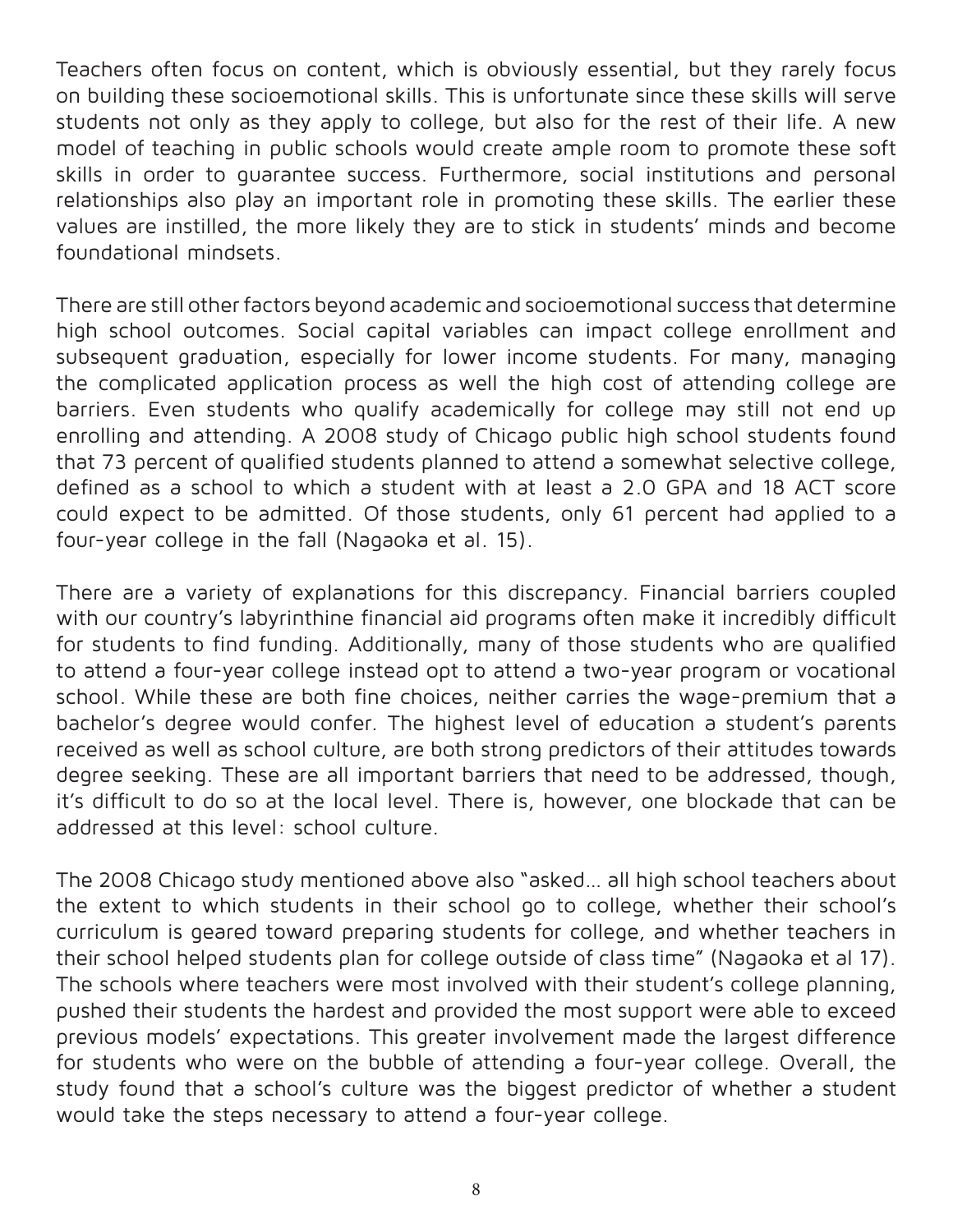This is all to say that there are a variety of roadblocks to going to college. Fortunately, there are a variety of policy and programmatic interventions that can be implemented at every stage in a student's career. We cannot understate the importance of the actual learning of content. While non-cognitive and fiscal factors are vital, if students do not meet the minimally necessary academic criteria, then the other variables become somewhat moot. In order to graduate, one must first enroll in college, and in order to enroll in the four-year California university system, there are specific academic criteria to be met.

## Completing A-G Coursework is Good But Not Enough…

Completing the A-G coursework will allow the student to apply to the UC/CSU but it will not automatically get them through the door, let alone ensure that they are actually prepared to do college level work. Common sense dictates that students who take higher level courses in high school are more likely to go on to college; this pans out in the data.

According to a 1999 Department of Education study, students who take Algebra II after completing Geometry were nearly twice as likely to receive a BA as those who stopped at Geometry. Furthermore, students who continue onto Trigonometry were 20 percent more likely to graduate college with a bachelor's in hand. However, this data comes with caveats. Of the students who complete Algebra II successfully, approximately 40 percent can be expected to actually graduate from college. Completing the coursework is no guarantee that the students mastered the content, which may explain the some of the variance of the other 60 percent who do not graduate from college (Adelman, 7). Doing well in a course doesn't necessarily portend mastery. The relationship between passing a course and understanding the subject matter is not absolute.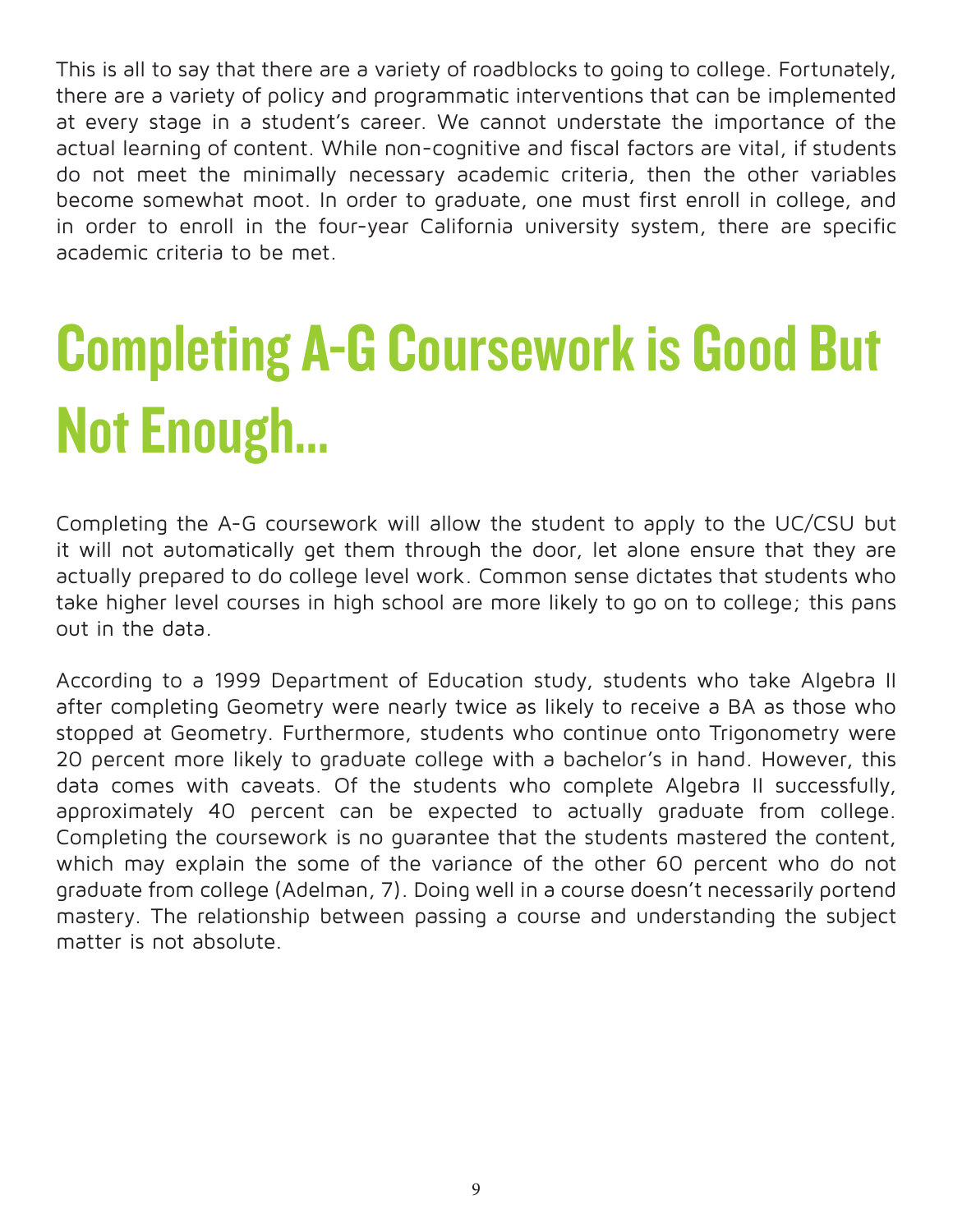$+X.$ 

How do we know if students have mastered the math content of Algebra II (or Integrated Course III)? One aspect of evaluation that we can look to is letter grades in a course because they are reflective of the effort and motivation generated by the student. A 2006 University of Chicago study demonstrates the importance of grades as a predictor of future enrollment in college (Allensworth); grades can demonstrate a student's motivation and willingness to tackle the work.

Unfortunately, grades might not reflect the rigorous of a course. Russlyn Ali addressed this in a prior study which showed that course rigor in English varied significantly from class to class. For example, in reviewing an assignment from the same textbook, a rigorous assignment might have included this:

Describe the fundamental problems in the economy that helped cause the Great Depression.

Consider agriculture, consumer spending and debt, distribution of wealth, the stock market.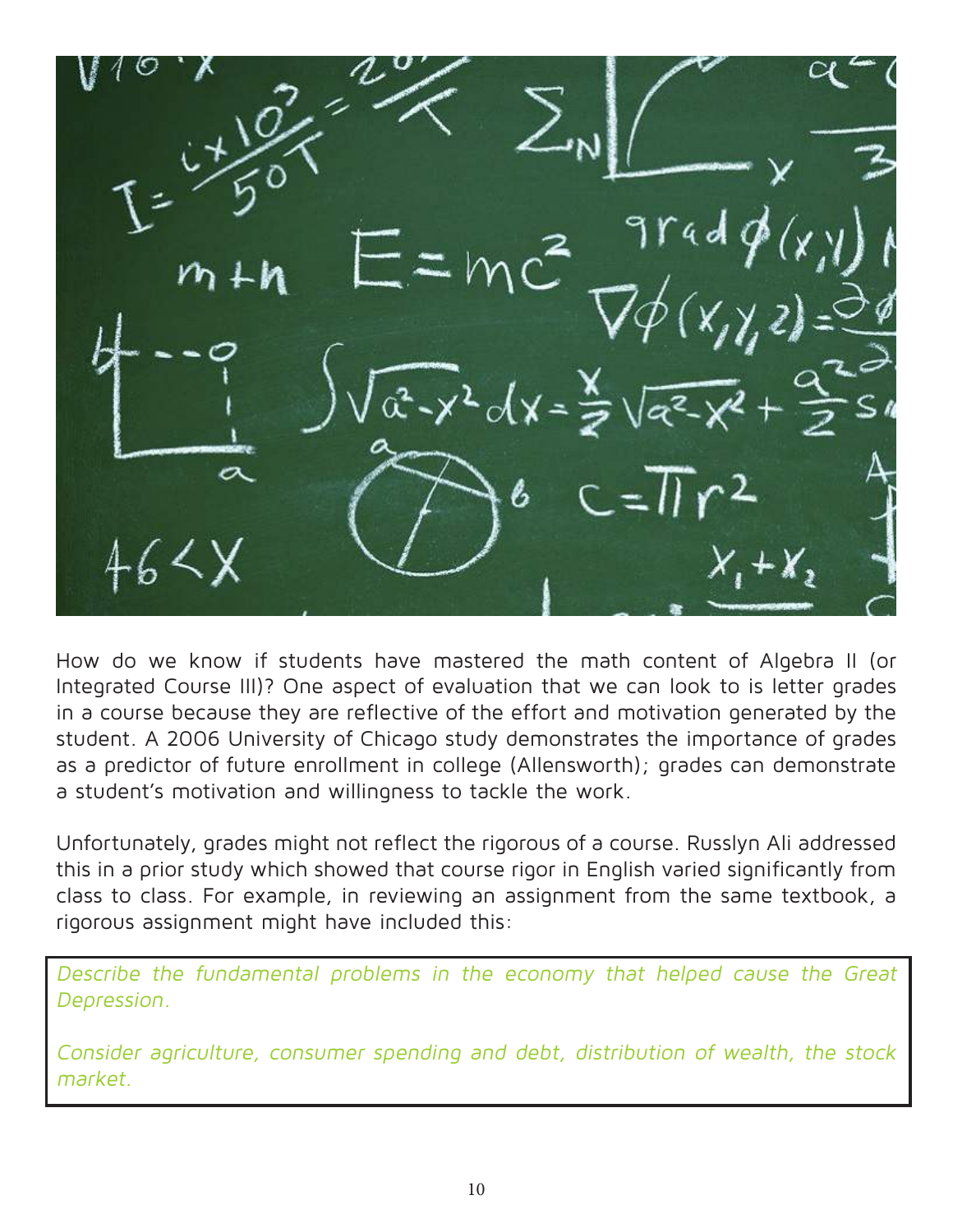We can compare that assignment to a lower level assignment from the same book:

Role play (Meet the Press) & interview key people of the era

Draw a political cartoon highlighting a major event of the time

Share excerpts from noted literary authors-Lewis, Fitzgerald, Hemingway, Hughes

Listen to jazz artists of the 20's

Construct a collage depicting new inventions

Variation in rigor is not limited to English classes and can vary from class to class in math as well. This variation in performance has been addressed in more detail elsewhere such as Bryk et al.'s *Learning to Improve*.

Variation in the rigor students are exposed to may result in uneven learning patterns across not only a district system but also within the school as a system.

This begs the question: are students actually learning the material that they are expected to learn? A 2009 primer released by The Hechinger Institute sheds some light on that question:

> The ACT testing organization reported in 2008 that more than 75% of students who took and passed a core college-prep curriculum were nonetheless unprepared to do college level work. Nearly half of the 2005 tested high school graduates who earned a grade of A or B in high school Algebra were not ready for college math (Jacobs and Colvin 2).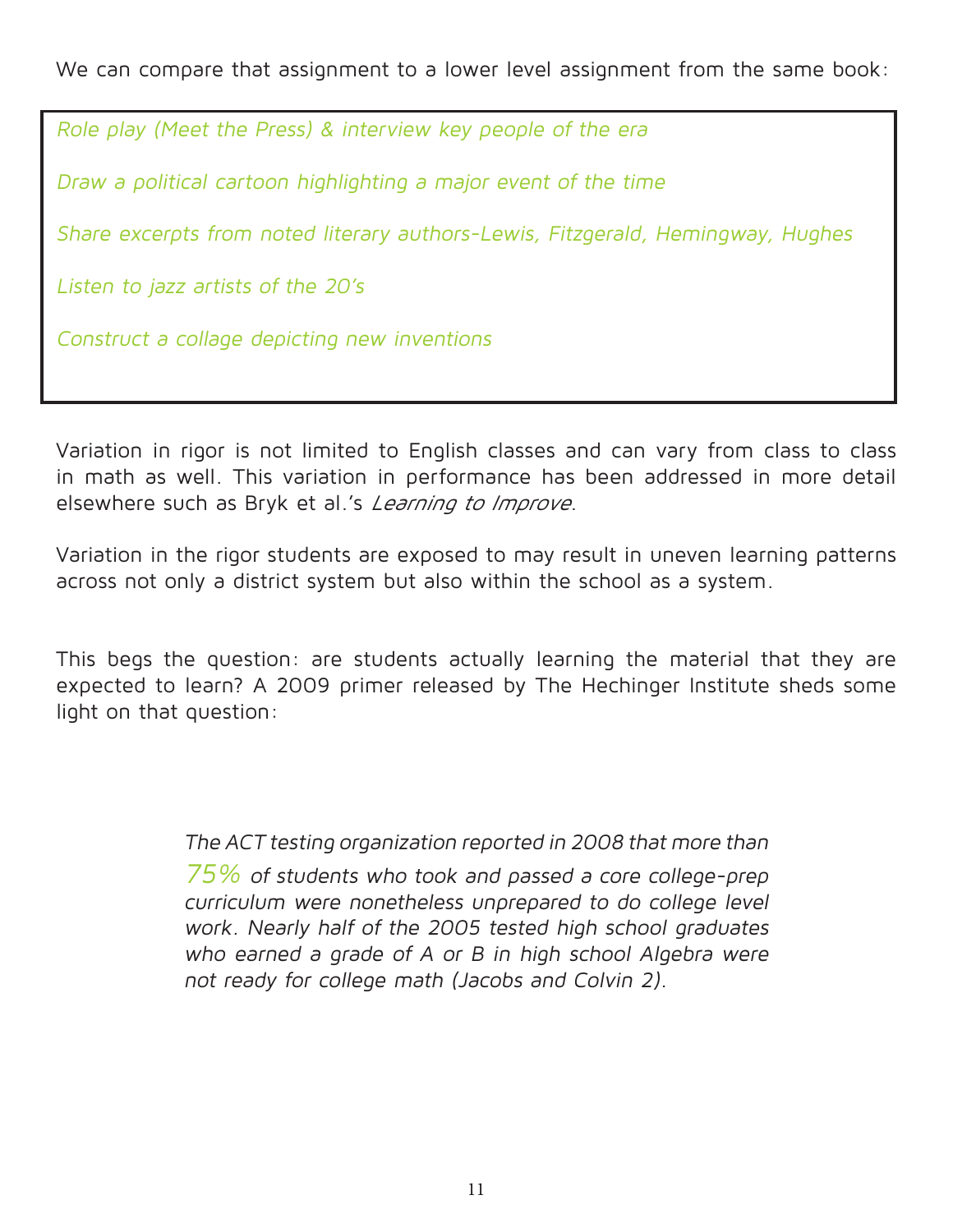Under the prior state accountability system, the Early Assessment Program (EAP) provided an indicator as to a student's readiness for college level math work. Students could choose to extend the Grade 11 state test with an additional 15 questions which assessed mastery of Algebra II. Students who met this criterion were deemed to meet the college math course placement requirement. They were allowed to take college level math in the CSU system. Many community colleges throughout the state who accepted the state test as their placement test.

The prior assessment system also included separate subject matter tests including Algebra II, that provided some indication as to whether the students mastered the Algebra II course content. Figure 2 provides a summary of the California results when the California STAR testing system was still in place in 2013.

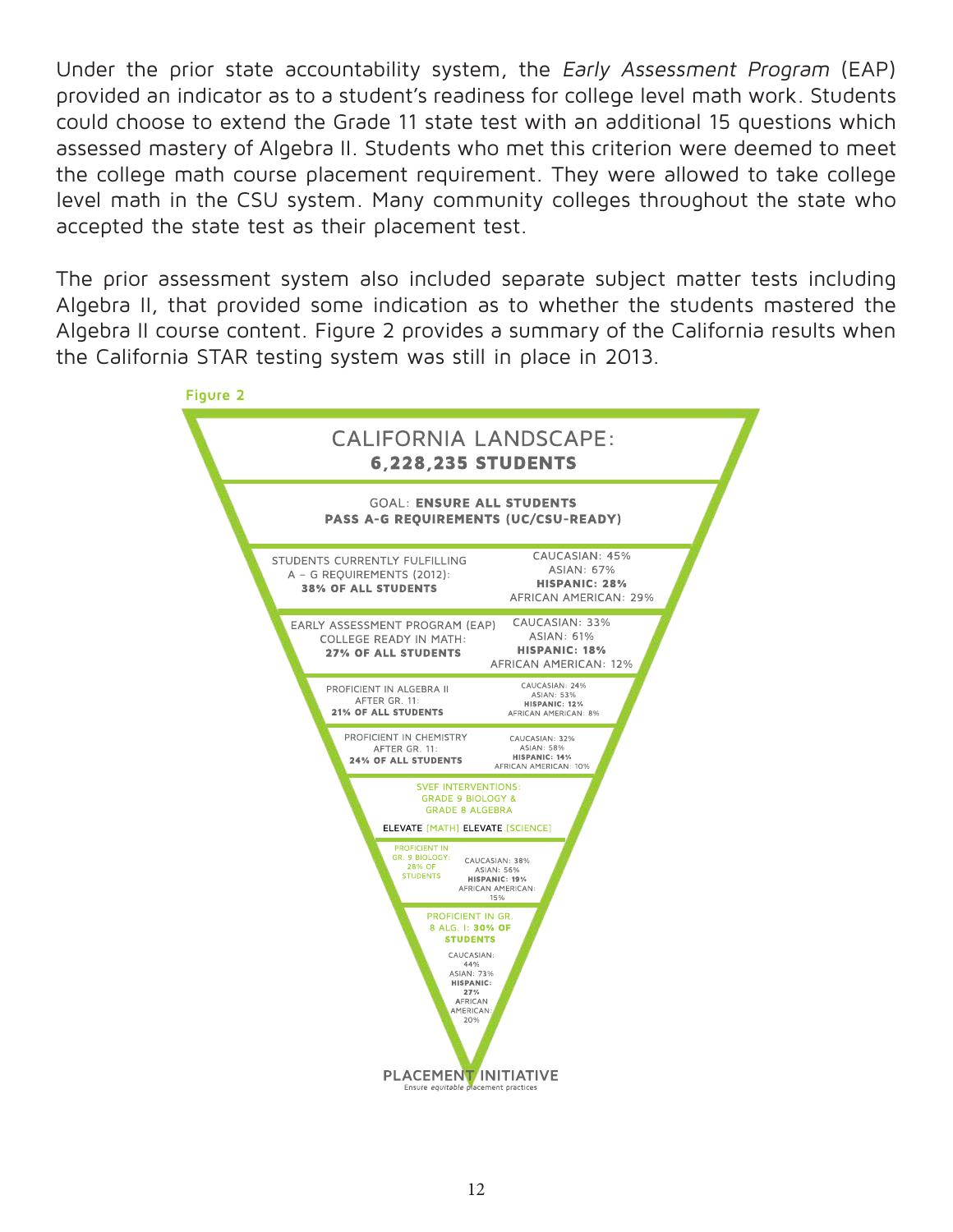Note that while 38 percent of the total student population completed the A-G requirement, only 27 percent passed the EAP grade 11 test. Only 21 percent of those students who chose to take the Algebra II test met criteria. Of this total, only 18 percent of the Latino and 12 percent of the African American student population met standards on this test.

Under the new SBAC testing, the EAP assessment levels hav been replaced by meeting the "Exceed Standard" level on the grade 11 math test. Given that the grade 11 SBAC test is the only state assessment administered during high school, the test becomes even more significance because without interim assessments at grades 9 and 10, students may not have a clear indication as to whether they on track to meet the grade 11 "Exceeding Standards" or minimally "Meeting Standards." Students do not learn if they are ready for the rigors of college until late in their high school experience. For those students especially, the senior year matters as a way to help make up what they might have missed. The importance of taking a fourth year of math has been made clear (Snipes, Jason, et al; Finkelstein et al, REL, West Ed.). A student who completes a fourth year of math almost doubles the probability that they will not just enroll, but graduate, from college (Adelman, 15). Students who complete that fourth year enter college with a better grasp of the skills necessary to complete college. This stronger grasp of the fundamentals will also allow them to take more difficult courses early on.

Remediation can be an important way to bring students up to the level of their peers, but students who enter college without the need for remediation graduate at higher rates than those who take remedial courses. Furthermore, there is significant variation in the effectiveness of remediation courses. A comprehensive study of public colleges in Ohio found that students who take remedial math boost their odds of graduating college by 15 percent compared to peers with similar scores on test assessments. A course in remedial English confers a nine percent boost.

However, due to the variation in the teaching methods and expectations of remedial courses, they are not effective on the aggregate. In fact, there is some evidence which suggests that remediation can have a negative effect on graduation rates. Often times remedial classes do not count towards degree prerequisites and force a student to attend college for a longer period of time (Bari).

The length of time it takes for a student to receive a degree has been negatively correlated with graduation rates. In part, this is due to academic attrition. The possibility of running out of financial aid is also a key factor in the lack of success of remedial courses. If students must take remedial courses which don't give them credits necessary to graduate, then they must spend a greater amount of time in college which puts a larger strain on their pocket books.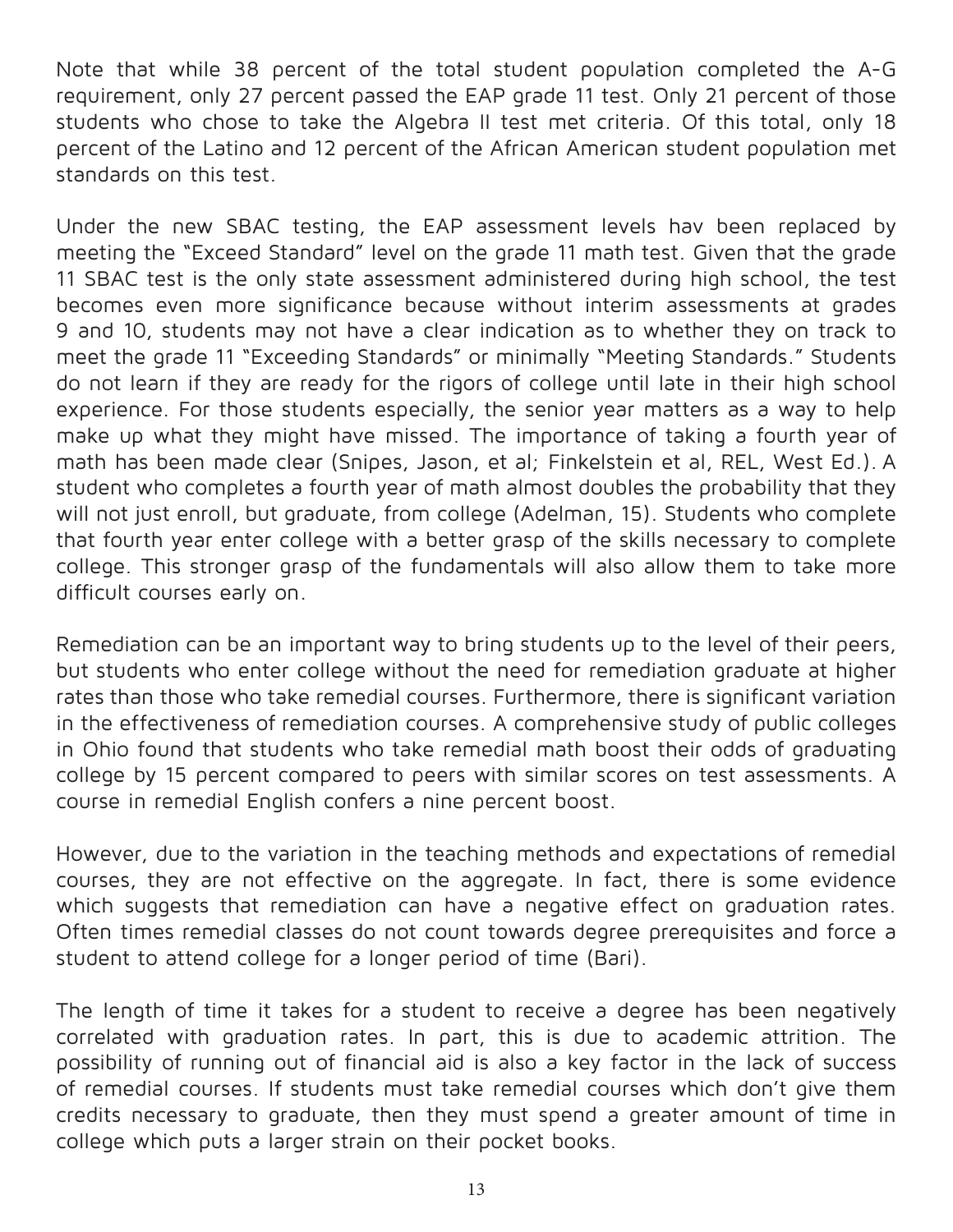Clearly, colleges need to reexamine how they teach remedial courses. Bridget Terry Long, the dean of Harvard's School of Education, argues that increasing the accuracy of assessments and providing more support for students taking remedial courses are both remedies to the remedial dilemma. However, interventions in high school can avoid this problem altogether by better aligning their curriculum with that of a university setting and raising the standards placed on their student body.

In addition to changing the way courses are taught in high school and college, we need to reexamine the courses required for a degree. The chancellor of the California Community Colleges, Eloy Ortiz Oakley, recently argued that the biggest stumbling block for students entering California's community college system is the required completion of Algebra II. One way to sidestep Algebra II as a barrier for students to graduate at least from community college system is the current suggestion by Oakley to simply eliminate that requirement for non-STEM majors.

Perhaps another alternative is to focus on what we need to do so that students are better prepared to handle more rigorous coursework at the college level. There's value in both approaches and there may be ways to integrate them. A deeper understanding of math early on will open the door to a bachelor's degree while removing the requirement for an associate's degree may help build student confidence, so they're more likely to pursue a bachelor's later in life. Taking a multi-pronged approach to target the maximum number of students is essential for any serious education reform. These administrative changes are unfortunately outside the scope of this paper, but should be considered in-tandem with alterations to curriculum.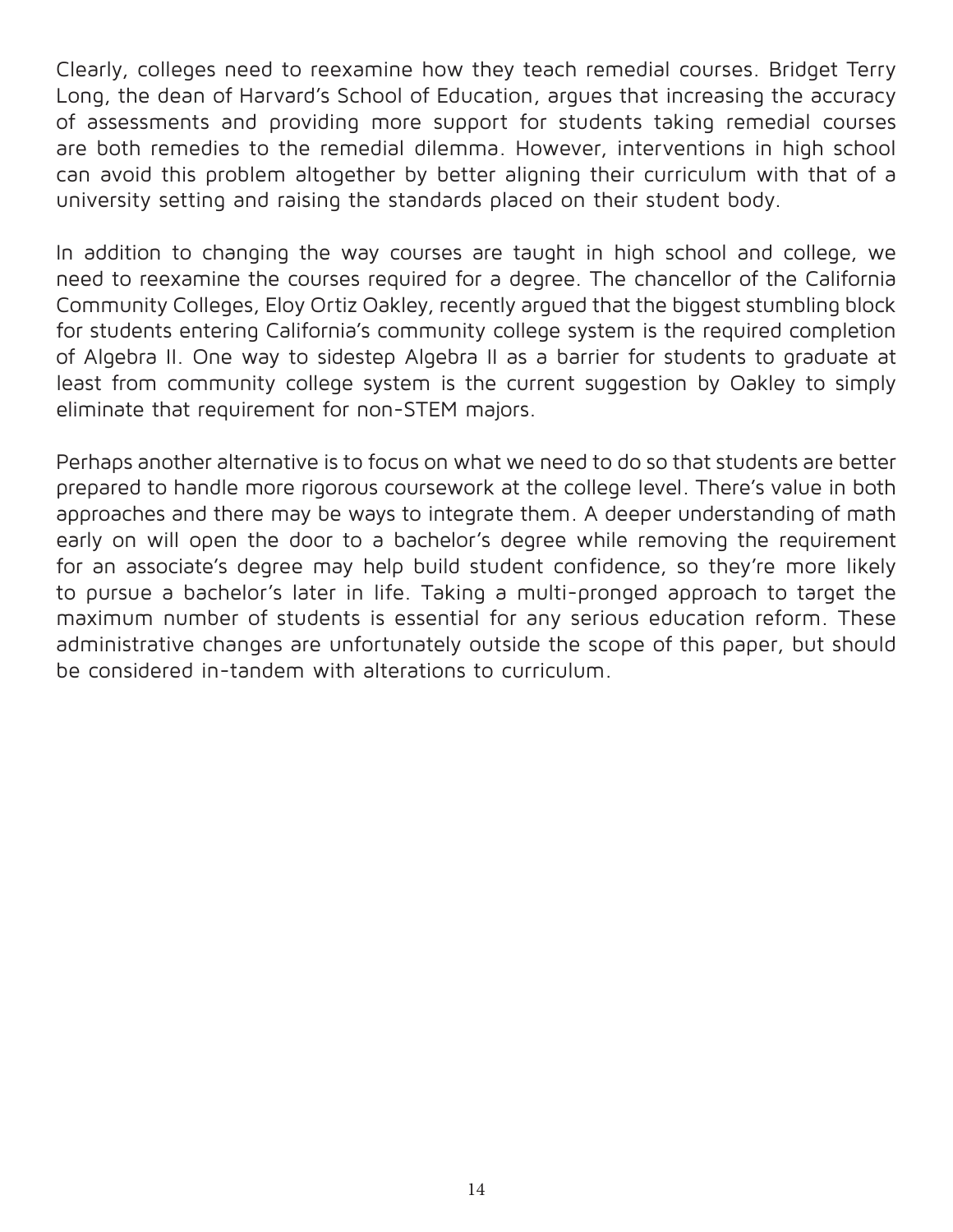## Enrollment vs. Completion

College enrollment among low SES (socioeconomic status) students has declined since 2008 although more students have graduated from high school (Heller). Finances are a variable impacting college enrollment. Being able to enroll in college is not the same as being prepared to do college level work and eventually graduate from college. While overall college enrollment for all students has increased, college completion has not. As Michael Petrilli stated:

> What to make of all this? To our eyes, these pictures help explain why America's college matriculation rate is up but its college completion rate is not: We've succeeded at motivating more young people to enroll, but we haven't prepared more of them to succeed at it. All of the higher education reforms in the world—"fixing" remedial education, providing additional supports to students, easing the debt burden, making community colleges "free"—won't add up to a hill of beans unless our K–12 system gets a lot better at producing young people with the academic skills to succeed once they arrive on campus. (The alternative is to make college easier, which would only diminish the value of completing it.)

As to why enrollment has declined, suggestions included:

1. A rapid increase in cost of college discouraging low income students in particular, including attendance at for-profit institutions.

2. A lack of appreciation of the economic value of a college education.

3. An increase in low income students entering the workforce because of job availability.

4. Incorrect data.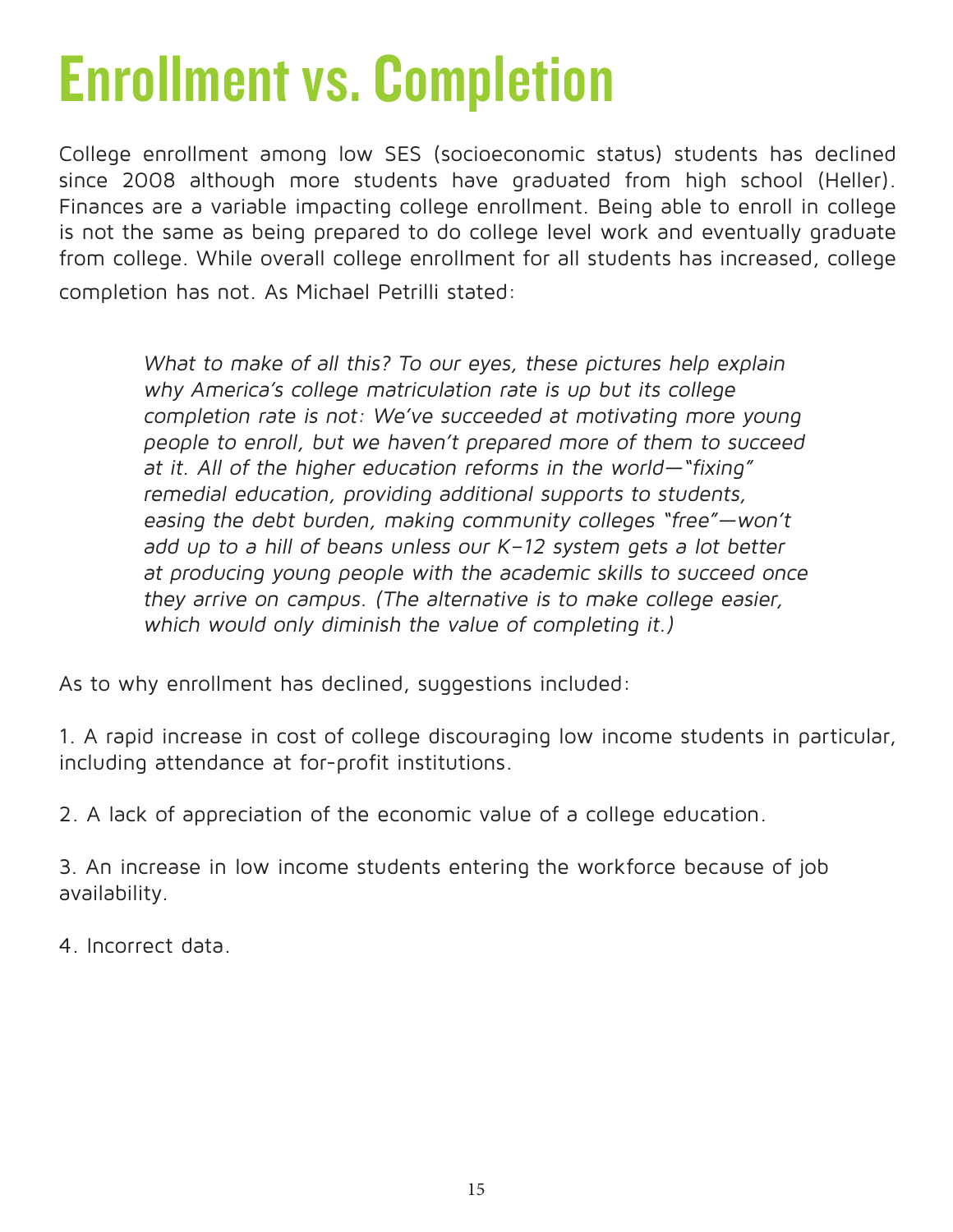The data provided was unsettling as the author pointed out:

These data are even more worrisome with this fact in mind: While the percentage of low-income students in elementary and secondary schools is increasing, the percentage of low-income students who go on to college is falling. Said a bit differently, at the same time that low-income individuals are enrolling in college at lower rates, the majority of young adults in the pre-college education pipeline are from those same low-income communities. A recent Southern Education Foundation report showed that for the first time in recent history, low-income students are a majority of the children attending the nation's public schools.

And as the Pew Research Center noted last year in its report, The Rising Cost of Not Going to College, "On virtually every measure of economic well-being and career attainment—from personal earnings to job satisfaction to the share employed full time—young college graduates are outperforming their peers with less education. And when today's young adults are compared with previous generations, the disparity in economic outcomes between college graduates and those with a high school diploma or less formal schooling has never been greater in the modern era.

## Why College?

There are some who might resist this emphasis on going to college, stating that not everyone will attend and even fewer will graduate from college. This is, of course, a true statement, the real issue is who gets to make that decision. Whether to attend college or not should be dependent on the students themselves (with encouragement from their parents). The system, meaning the educational institutions, should break down the barriers that get in the way of providing students with that option. In an ideal society, if a student chooses to not attend college as a matter of total personal agency, then we should understand that choice and have systems in place to support them in other tracks. However, the nature of our school system means that few students make that decision independent of the dominant overarching cultural, political and financial institutions. Thus, we need to better understand why students choose to not attend college and work towards breaking down those barriers.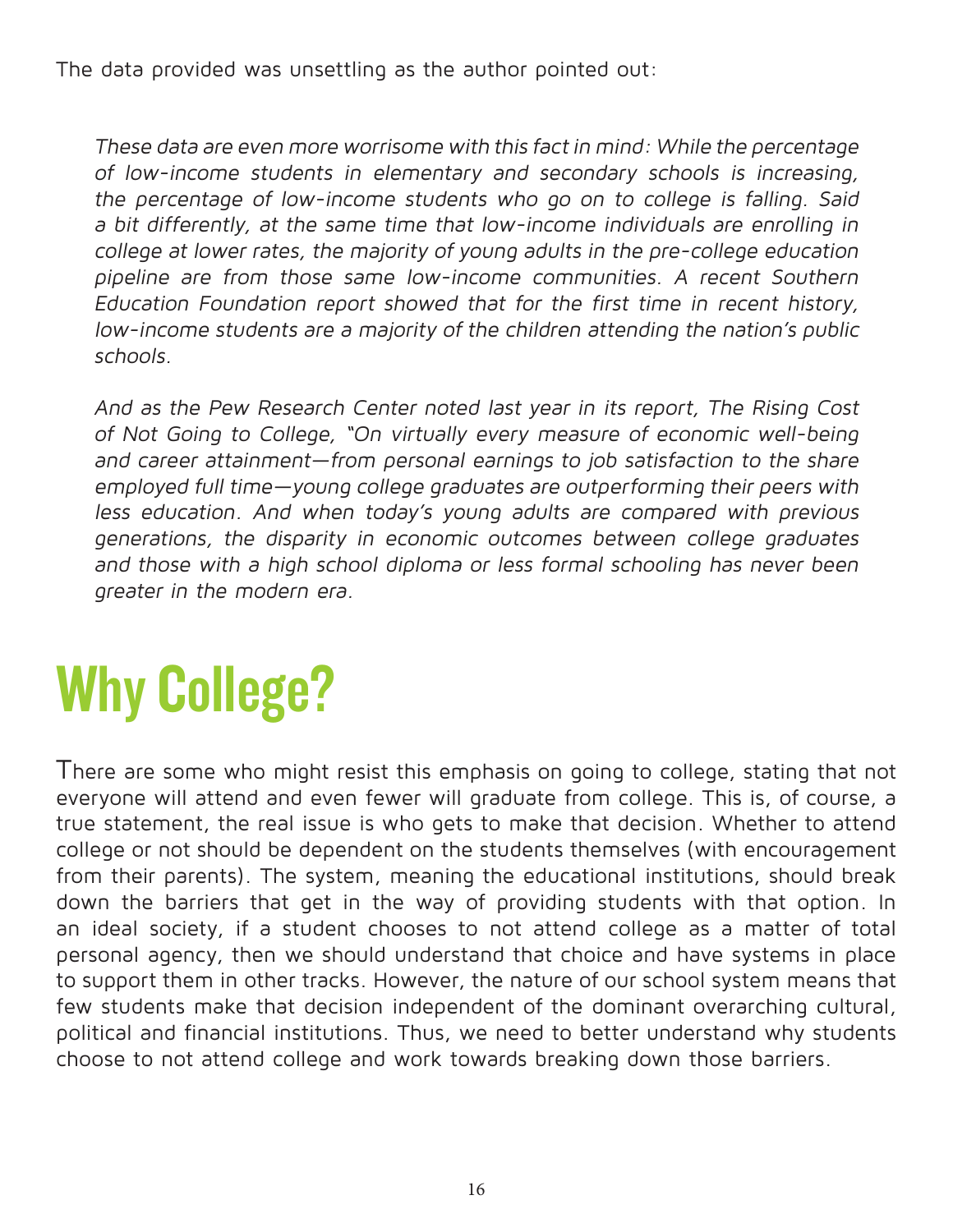In recent years, there has been decreasing confidence in the value of a college education. A 2016 Public Agenda survey found that 14 percent more people said that "there are many ways to succeed in today's work world without a college degree." That's a startling jump from 43 to 57 percent in just seven short years. Particularly when one considers this data within the context of a Bureau of Labor Statistics study, which projects that by 2018, 63 percent of all jobs will require a post-secondary education, whether that is a Bachelor's or Associate's degree (Carnevale, Smith and Strohl).

We shouldn't expect either of these trends to reverse on their own. Automation and outsourcing mean that manufacturing jobs, which were the heart of the industrial American economy, are slowly going extinct. We fundamentally cannot change the macroeconomic trends that are shaping the world. However, policy makers can fight against the growing distrust of a college education. Combatting issues previously outlined in this paper (the increasing out of pocket cost of college, cultural perceptions of a college education, strict requirements for a degree and a lack of continuity between secondary and post-secondary education) will help bring college back to the forefront as the premier source of upward economic mobility and security.

We cannot understate the importance of a college education to our society. Our conclusion, as well as that of most education reformers, is backed by a wealth of data. The U.S. Census Bureau has reported that those with bachelor's degrees earn nearly 2 million dollars, associate's degrees nearly 1.5 million dollars, and high school diplomas nearly 1.2 million dollars during their careers (Day and Newburger). The average family pays just under \$24,000 each year for a college education. Extrapolated over four years, one could expect a family to pay approximately \$100,000 when other fees (travel, books, living expenses) are considered. Even with this staggering price, the return on investment for a college education is higher than any other investment, including traditional wealth building measures such as a mortgage and 401K. There's no substitute for a college education in modern America, and policy makers concerned with inequality have a clear moral imperative to get more students graduating college.

Some have suggested that rather than focusing on college completion we ought to focus on college alternatives for students who do not graduate from high school academically prepared for college.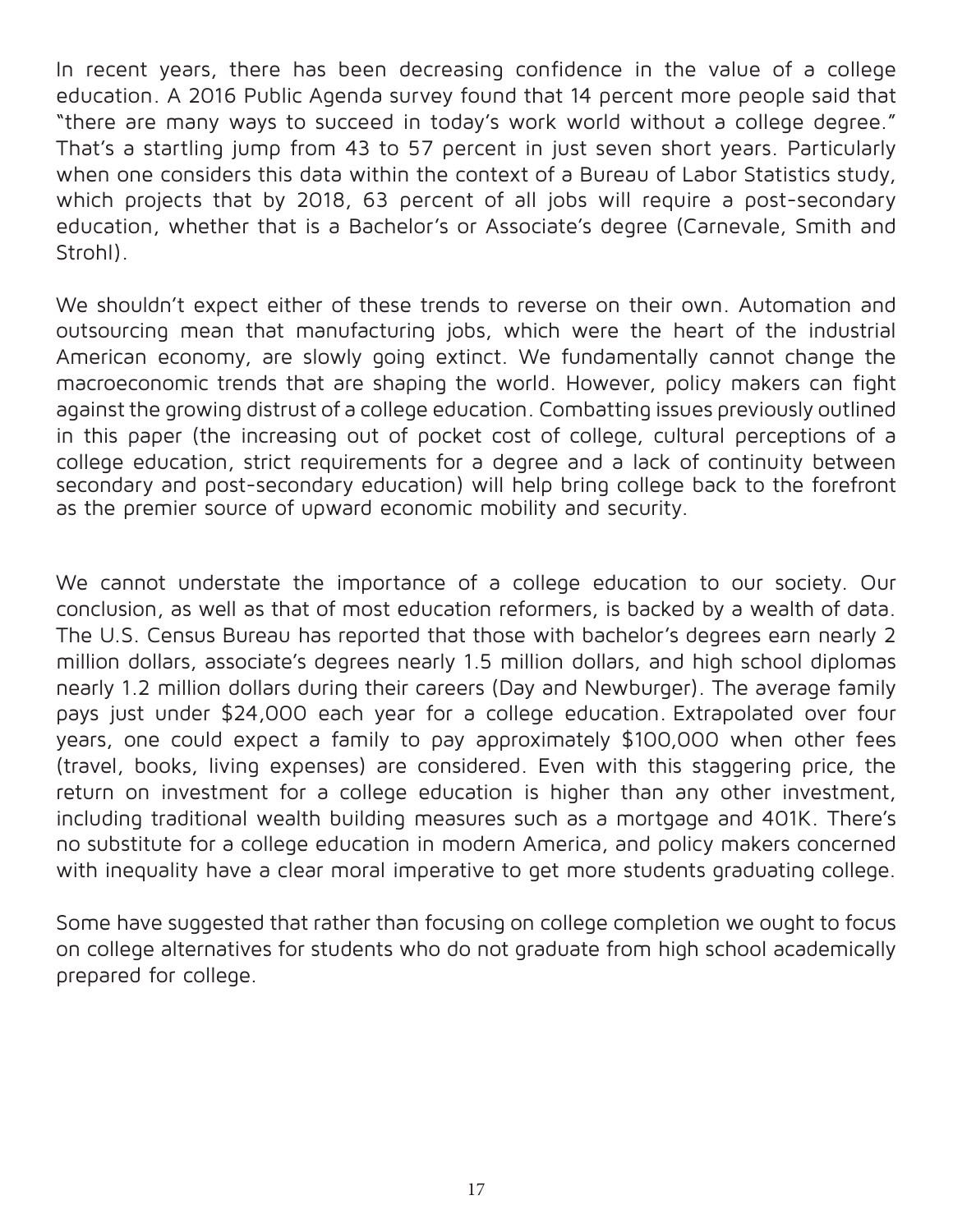This perhaps might be marginally acceptable if it wasn't for the fact that as it stands now there is a significant racial achievement gap in the demographics of who is currently graduating academically prepared for college. While the number of white, black and Latino high school graduates and college students is at rough parity relative to population size, only 9 percent of African Americans and Latinos hold a bachelor's degree (Krogstad and Fry). The graduation rate for African Americans lags 20 points behind that of whites. Much of this discrepancy is the result of differential levels of college readiness. White students are four times more likely to meet the benchmarks for science and math than Black students. Only 14 percent of African Americans meet the math readiness benchmark set by the ACT. This is largely due to unequal local educational resources and not, as some commentators have claimed, the result of African Americans disdaining higher education. In fact, African American and Latino parents are significantly more likely to say that it's essential for their child to earn a college degree than white parents.

Exacerbating this problem of unequal education is the eternal question of paying for college. While different racial groups pay similar amounts of money for college – and African Americans and Latinos may pay slightly less than their white counterparts – minorities on the aggregate have lower incomes and less wealth, which means their ability to pay is significantly lessened (Wellman, 1).

Once we reach true equity in learning opportunities provided to students across all socioeconomic strata, then we can focus on those who are already prepared. In the meantime, to focus only on those prepared would result in a permanent underclass consisting of predominantly lower socioeconomic students and those of color.

There are other ways to be successful and college does not guarantee success in whatever way one chooses to define it. It does however increase the probability and options of careers and increased financial independence.

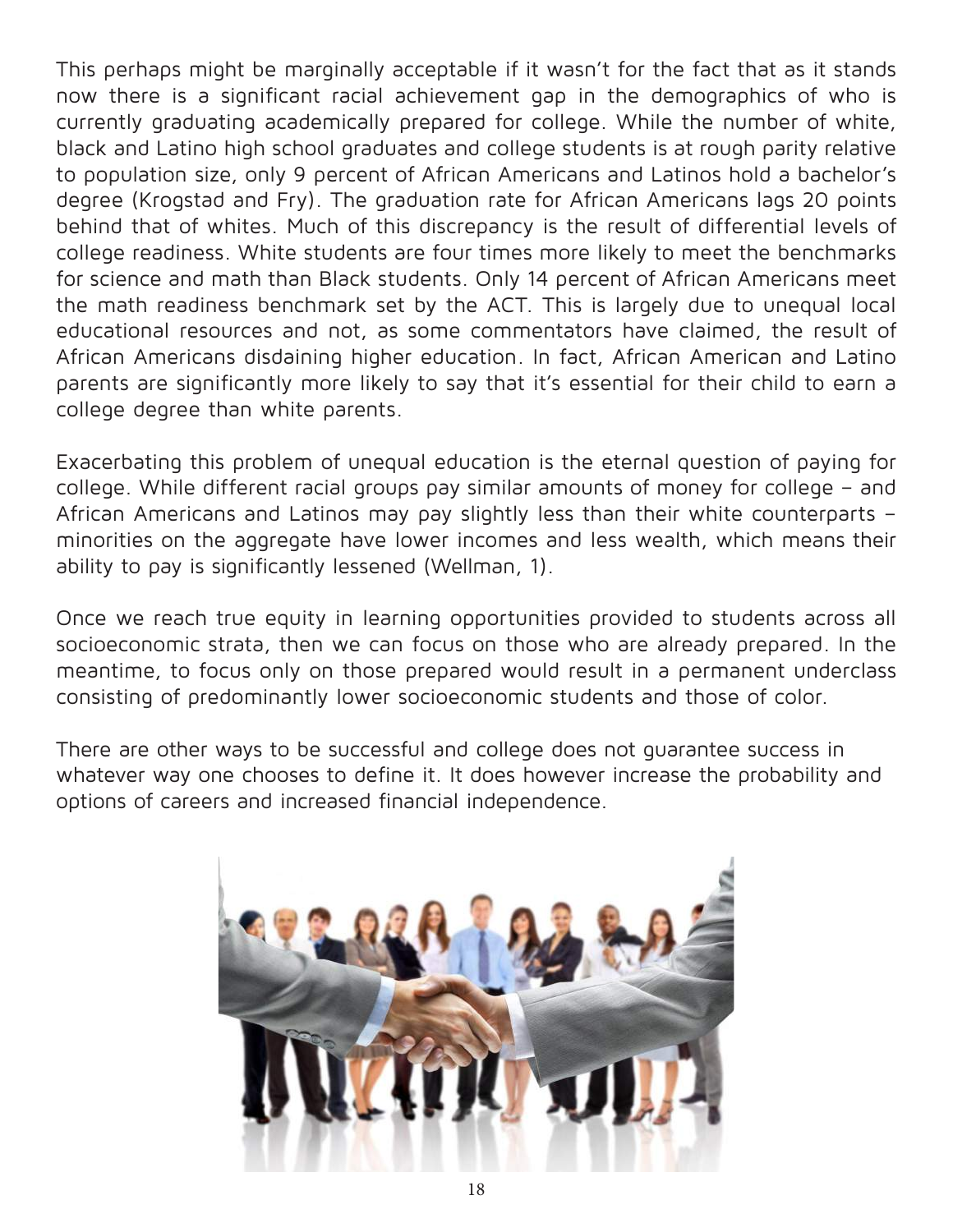An increasing number of employers have raised the educational bar required for white-collar jobs. A 2017 CareerBuilder.com survey found that 41 percent of firms now hire college graduates for roles that were previously accessible to people with only high school degrees. This effect has rippled up the corporate hierarchy; 37 percent of those firms now seek applicants with master's degrees for positions that previously may have required a bachelor's degree.

While lacking a bachelor's doesn't lead to an instant rejection – there are still plenty of companies willing to hire qualified candidates with just a high school degree – it certainly increases the probability of increased options.

## College Attendance Vs. College **Completion**

According to a recent study by the Education Trust, nearly 600,000 students attend colleges that meet minimum standards and have dropout rates of over 85 percent. These dropouts who do not finish college usually have lower wages than college graduates of both four-year institutions and community colleges. Students at community colleges also improve or develop cognitive abilities at nearly the same rate as students at traditional colleges and universities. Tuition expense is a large differentiating factor between 4-year schools and community colleges, with students attending 4-year institutions paying more. Since cognitive skills development improves at nearly the same rate at both types of institutions, and community college is less expensive, individuals who are not committed to graduating should attend community college. Those who enter four-year colleges or universities should commit to obtaining a degree because of the time and financial commitment made any year during college.

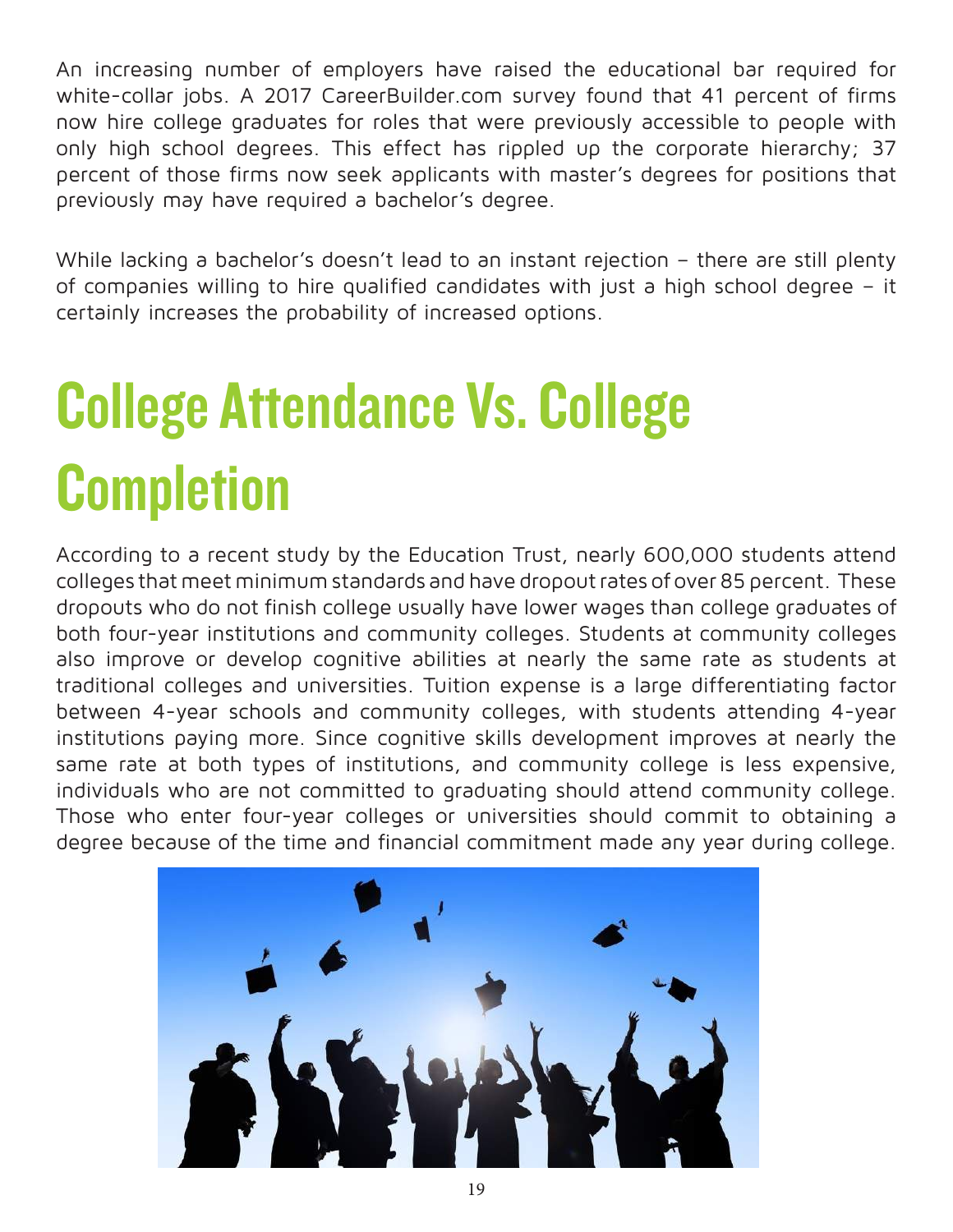## Benefits of Higher Education

Besides higher wages, there are numerous other benefits associated with graduating from college. Many college graduates enjoy the opportunity to work where they want to live, have more time for recreation, and have a higher standard of living. Some of the greatest benefits of a college education are experienced during school. Students have the opportunity to learn about different cultures and engage in activities and experiences that happen exclusively during those four years. They are also introduced to theories and unfamiliar ideas they might not learn about without attending college.

Research also indicates that many college graduates have healthier lifestyles and perceive themselves to be healthier than high school graduates at the same age. This "health premium" is more than 10 percent across all age ranges and is most pronounced among those with less income.

This isn't just someone's self-rated perception of health: college graduates have a higher life expectancy than their counterparts by seven years. College graduates are also significantly less likely to smoke and be incarcerated than those with just a high school degree (Baum, Ma and Paeya 39). It's reasonable to expect that college graduates will pass this improved lifestyle down to their children, creating a ripple effect for generations to come.

We also can't discount the quality financial benefits that a college education portends. While the wage premiums of a bachelor's are well documented and known by the general public, there are other financial benefits. College graduates are able to save money for retirement and do so in more financially secure ways. Lastly, the government spends between \$800 and \$2,700 less per year in social services and programs for college graduates, even when controlling for race, income and geography. Although, college educated workers do not contribute as much to our tax base with their higher wages, they save us money in the long-term. Just like the aforementioned health benefits, we should expect this greater financial literacy to be passed down to the next generation and improve their financial security.

There are also a wide array of benefits to our civic society. College graduates are three times more likely to donate to charity, offer three times as many hours of community service and vote at a much higher rate. Perhaps most importantly, college graduates tend to be happier people. That's often discounted in conversations about the role of a college education, but in a way, the goal of all social programs is to increase public welfare and happiness. There are no two ways about it: our society benefits in a variety of ways when more people go to college.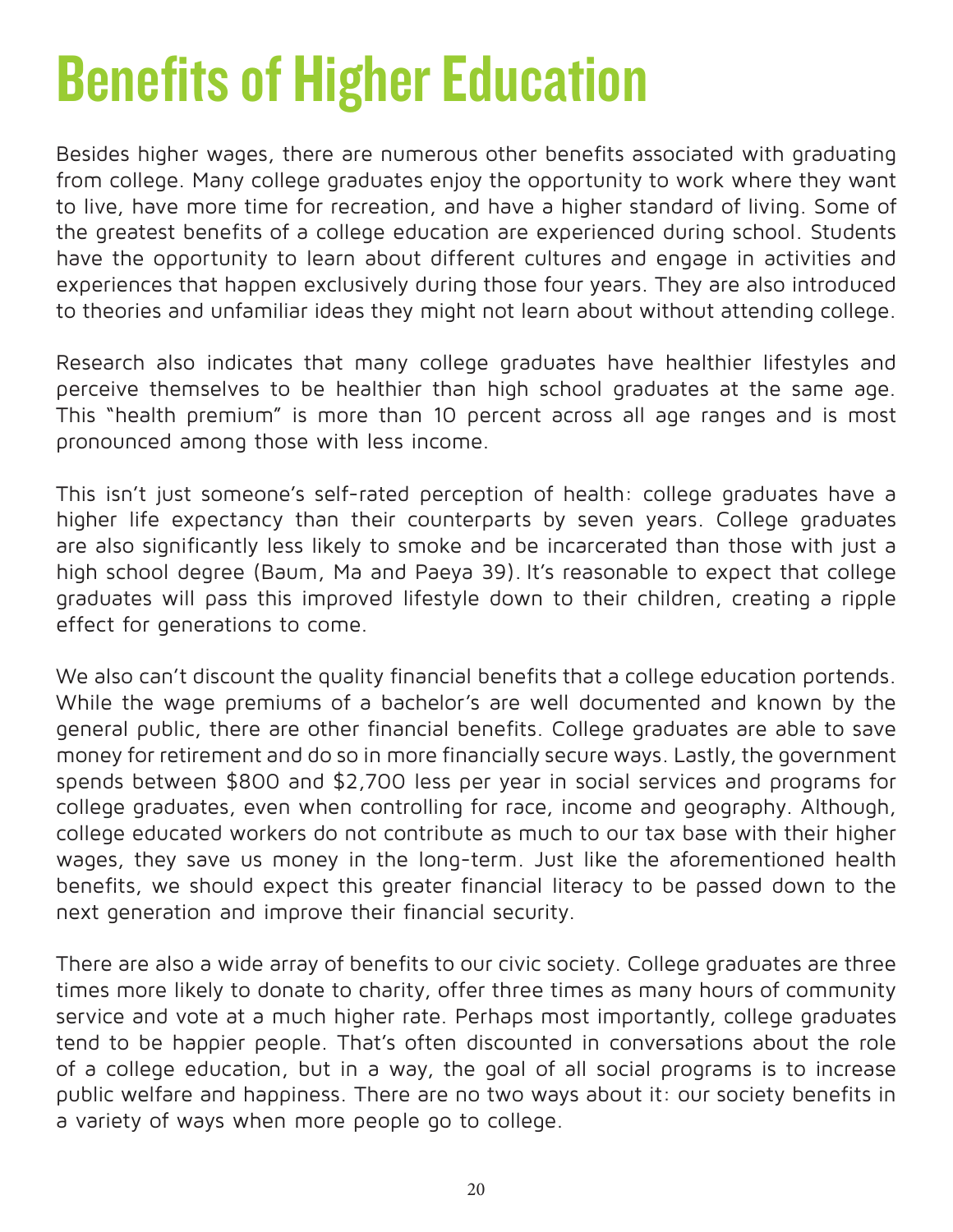While the benefits of attending college are understood, whether or not a student attends college should be a matter of choice. Early decisions on courses in high school can have a direct impact on a student's options for college upon graduation. While there should exist multiple pathways that a student may follow, their choices should be informed with a clear understanding of the implications of decisions made early on in the educational timeline. In conjunction with students, parents also need to be more informed of the long-term impact of success in math, especially in middle school.

## College Begins in Middle School

According to WestEd, a San Francisco based non-profit, college readiness starts in middle school. There are plenty of reasons why this is the case. Math performance as early as seventh grade can predict what classes students go on to take throughout the remainder of high school. Furthermore, students who lag in Algebra I and retake the course are unlikely to pass it a second time. Only between 9 and 21 percent of students who retake Algebra 1 ultimately demonstrate mastery of the subject matter. This means that a single suboptimal performance when a student is only 12 years old can have long-lasting effects for the remainder of a student's academic career. Many families only begin thinking seriously about college when their student is in the 10<sup>th</sup> grade, but for many, the chance to reverse that trend has already passed. This is not acceptable; we need students and families to understand the importance of planning for college early on. That means ensuring success in math as early at the 7<sup>th</sup> grade.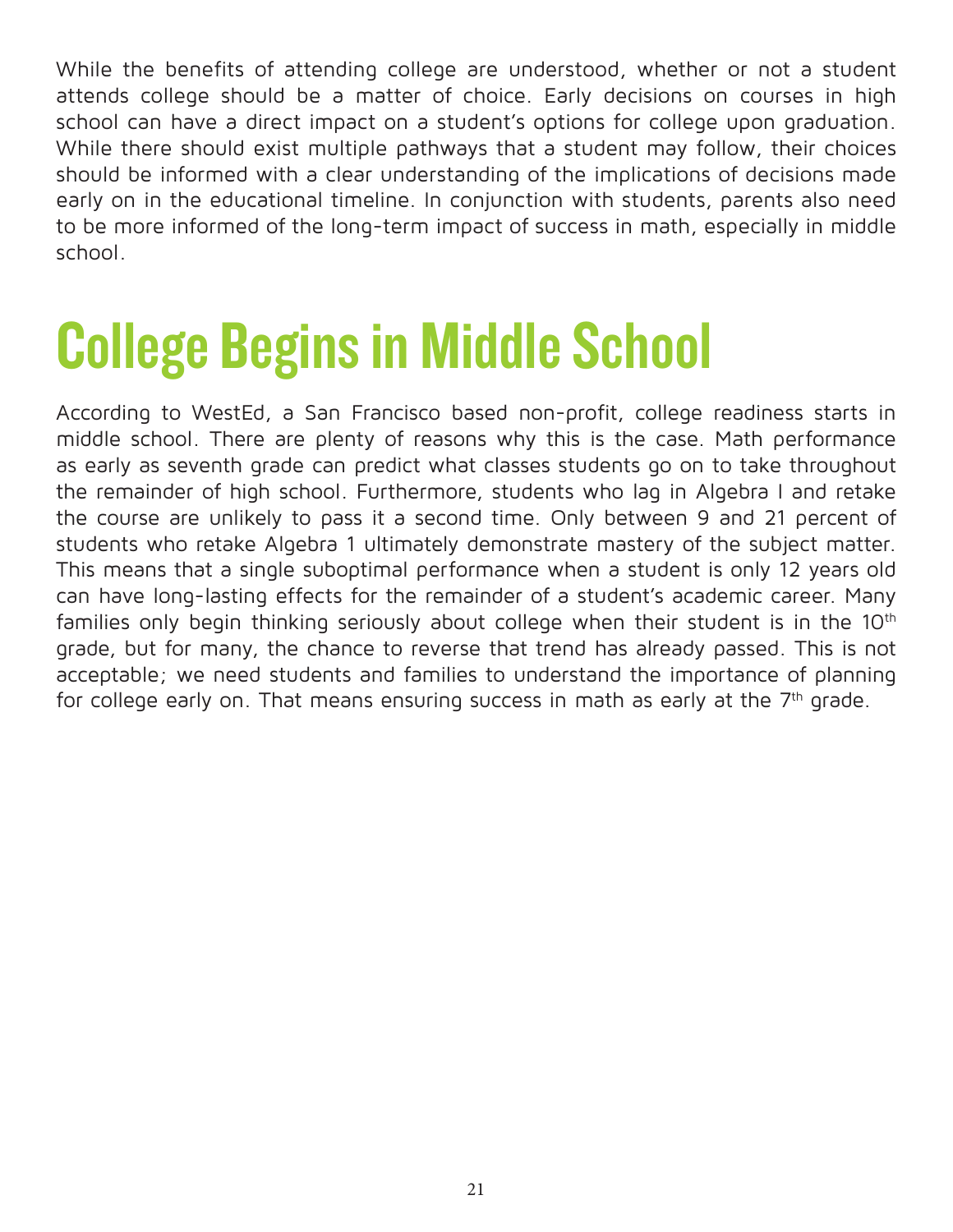## Competitive Admission and STEM Fields: How Can Students Keep Up?

There's also a growing trend of California universities. UCLA only accepted 16 percent of students in 2017 with the average score on the SAT math section over 700. If students want to attend one of California's flagship universities, which are among the top in the world, then they need to start early. This is particularly important for students interested in STEM fields. Nearly 50 percent of students who entered the STEM fields in 2004 had left by 2009. Of those, 24 percent of men and 14 percent of women who had left did so by dropping out (Megan, 1). This number should be alarming to any educator. The rigors of the STEM field are extremely intense and it's likely that even early success in Algebra II may not be enough to succeed.

| CALIFORNIA RATES OF STUDENT ENROLLMENT IN CALCULUS |            |  |
|----------------------------------------------------|------------|--|
| County                                             | Enrollment |  |
| Santa Clara                                        | 7,509      |  |
| San Mateo                                          | 1,655      |  |
| Santa Cruz                                         | 544        |  |
| Contra Costa                                       | 3,850      |  |
| Alameda                                            | 4,695      |  |

### **What is the Current data?**

Quantitative reasoning is one of the most important skills needed for success at the college level and beyond. According to the California State University system's Quantitative Reasoning Task Force "...the world is changing and mathematics is changing along with it. The National Academies Report Mathematical Sciences in 2025 made it clear that mathematics is broader than arithmetic, algebra, and calculus at the service of research mathematics, engineering and science." (5) Mathematics is infused in every part of our daily lives, and students need to be able to perform at a high level. However, the gold standard of mathematic prowess, success in Calculus, is lagging incredibly. While pushing students to succeed in Algebra II is a start, we need to go further in the coming years and uplift each of our students to mastering Calculus, especially for traditional underrepresented students of color who might have ambitions for careers in STEM fields.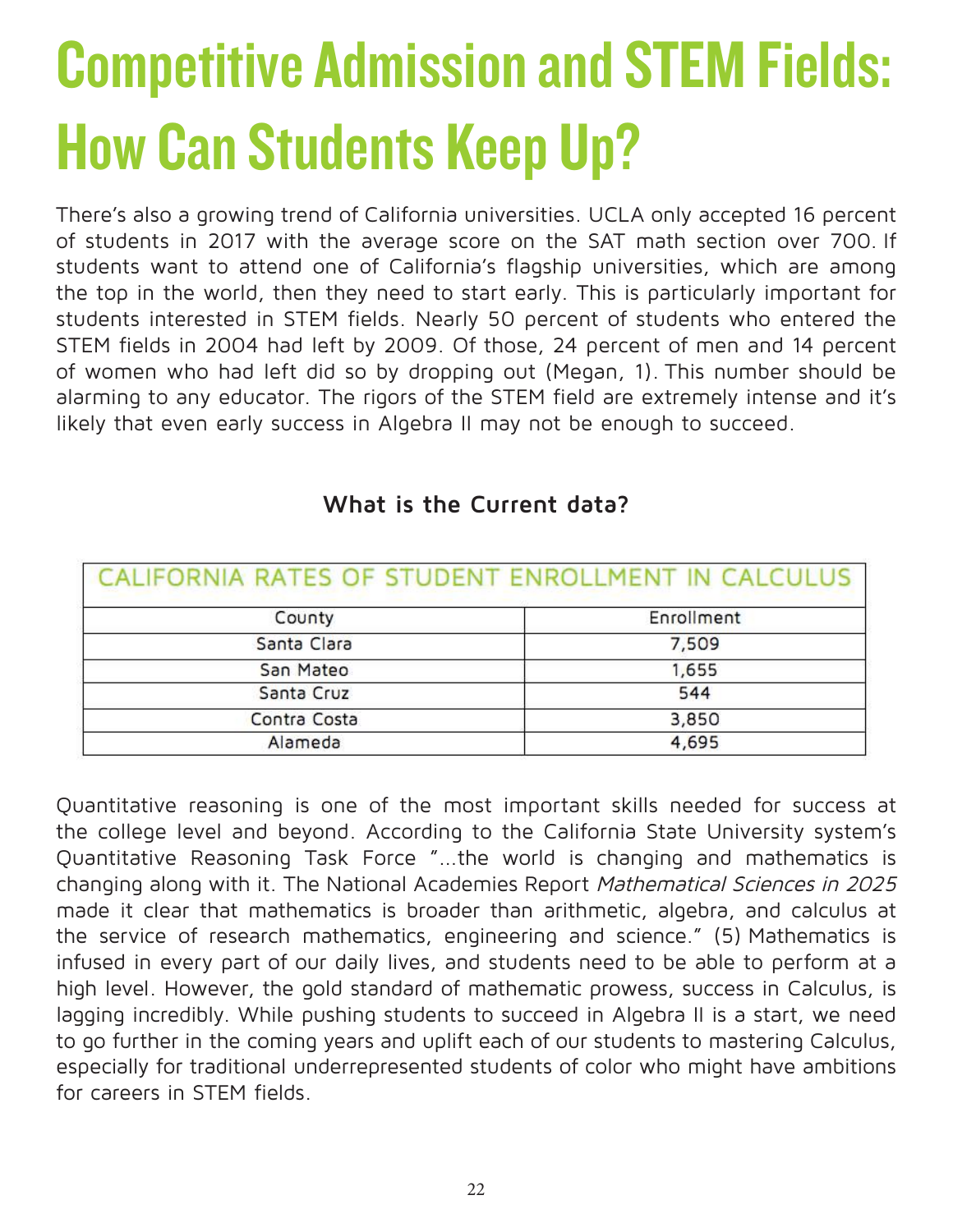## Requiring Four Years of Math

Policy makers can't only focus on enrolling students in college; we need to make a concerted effort to get more students to commencement. Despite the fact that more students are attending college, the number graduating has remained stagnant. That's symptomatic of underprepared students entering college. Differences in course rigor between districts means that it's difficult to meaningfully compare the results of different students with just a letter grade. However, California already has an option to compare student mastery of math topics, Smarter Balanced Assessment Consortium. Since all students are taking the same exam, policy makers and educators can use the results of the test to better diagnose a student's true understanding of the subject matter.

Fundamentally, parents and students need to understand that four years of math is essential for succeeding in college and that in today's workforce, a college diploma just isn't enough. California schools need an effective information campaign that explains to parents that times have changed since they were students and that a college degree is a requirement for today's workforce.

Unpacking the wage premiums of a college degree as well as the shrinking opportunities for those with just a high school degree for parents and community members is one step of many needed to make the California school system more robust than ever before. Students who are seriously considering a college education need to understand the pathway to do so while students who are currently uninterested in that prospect need to understand just how important it is.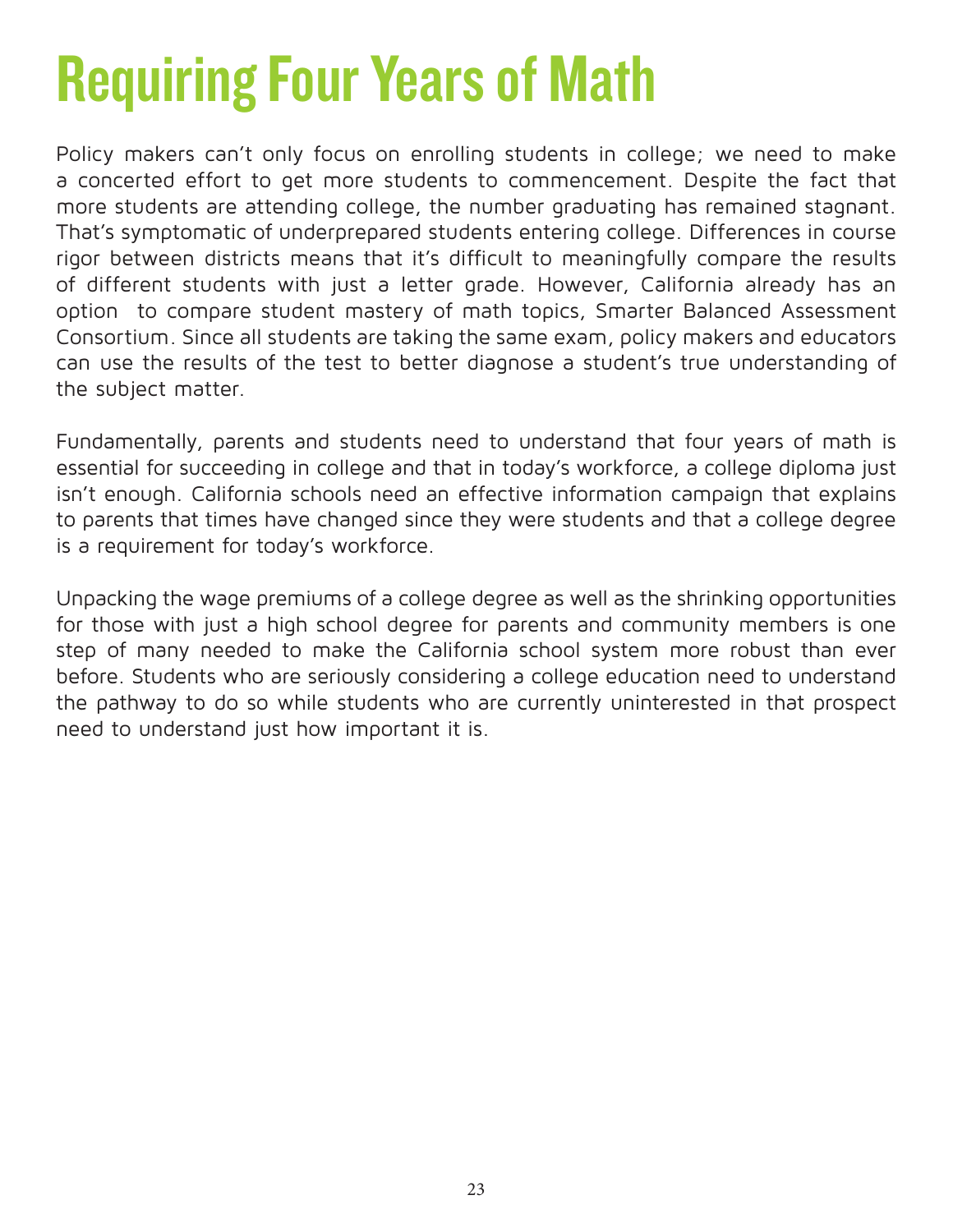## Being College Ready Academically

This all begs the question: what does being academically college ready actually look like? The absolute baseline to apply is the completion of A-G courses. However, that isn't enough to receive admission into a competitive UC. Rather, students need to take the recommended number of A-G courses. Math and science are particularly important: taking four years of math courses and three years of science ones doubles the odds of a student being admitted to a UC campus. However, as we've previously discussed, just doing well in a class doesn't necessarily mean the student has mastered the content.

That's where SBAC scores come in. If a student meets the SBAC standards, that means that they have somewhat mastered the content. Greater exposure to math logically correlates with a stronger score on the exam hence we should create opportunities for all students to complete four years of math.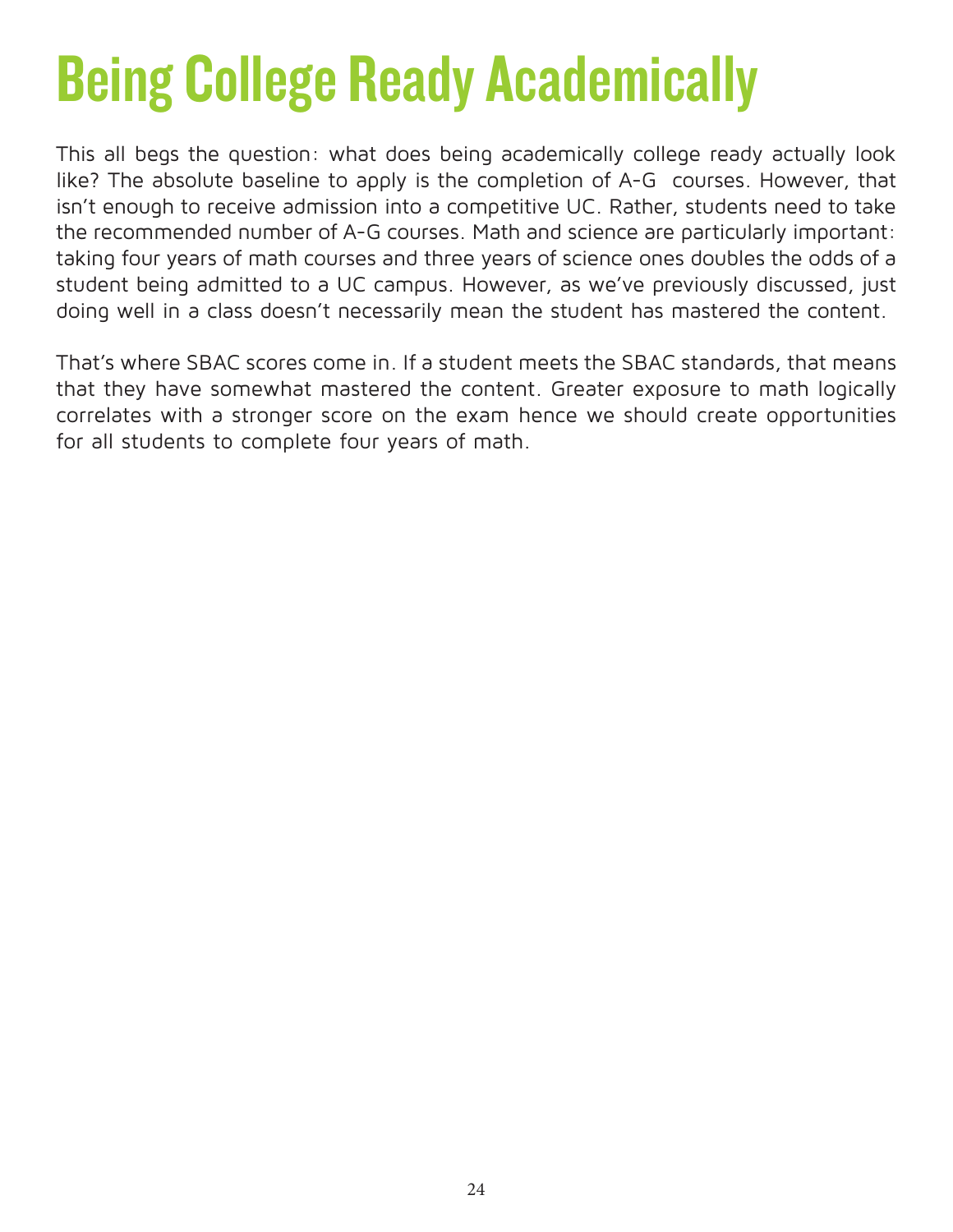# Recommendations

#### **1. Districts adopt the A-G requirements as a default coursework.**

a. **Rationale:** The students who appear to have been helped the most by having A-G as a default are those students and families who do not understand the importance of successfully completing the A-G requirements as a precursor to just applying to the UC/CSU systems. As Erica, a young 25-year-old woman who was going back to school to finish a college degree said, "I would have taken different classes if I would have known about A-G sooner!" First year college students report that they would have taken more rigorous high school courses had they known. Students who are made aware of the A-G requirements make different choices as to what courses they take in high school (Finkelstein et al).

b. Furthermore, given that making the wrong choices about classes early can hamper future college options, placing students in recommended A-G coursework as a default reduces the chances of students taking the wrong classes early in their high school experience (Finkelstein et al).

### **2. Communicate early and often to students and parents about the A-G requirements.**

a. **Rationale:** College really does begin in middle school (if not earlier). Instilling a college-going mindset is one dimension that can make a difference the earlier it begins (Child Trends, Data Bank Index). Lower expectations among lower SES and families of color can impact student future aspirations. While most high schools generally make it a priority to let students know of the high school graduation requirements and the college A-G requirements, for a lot of students waiting until high school to learn about the college pathway is too late. Parents and students need to be informed of college pathways early to influence student aspirations later on. The mindset of parents can also be a variable, especially in communicating to children. There is a difference in sending a message to children that it would be nice to go to college, and you will go to college.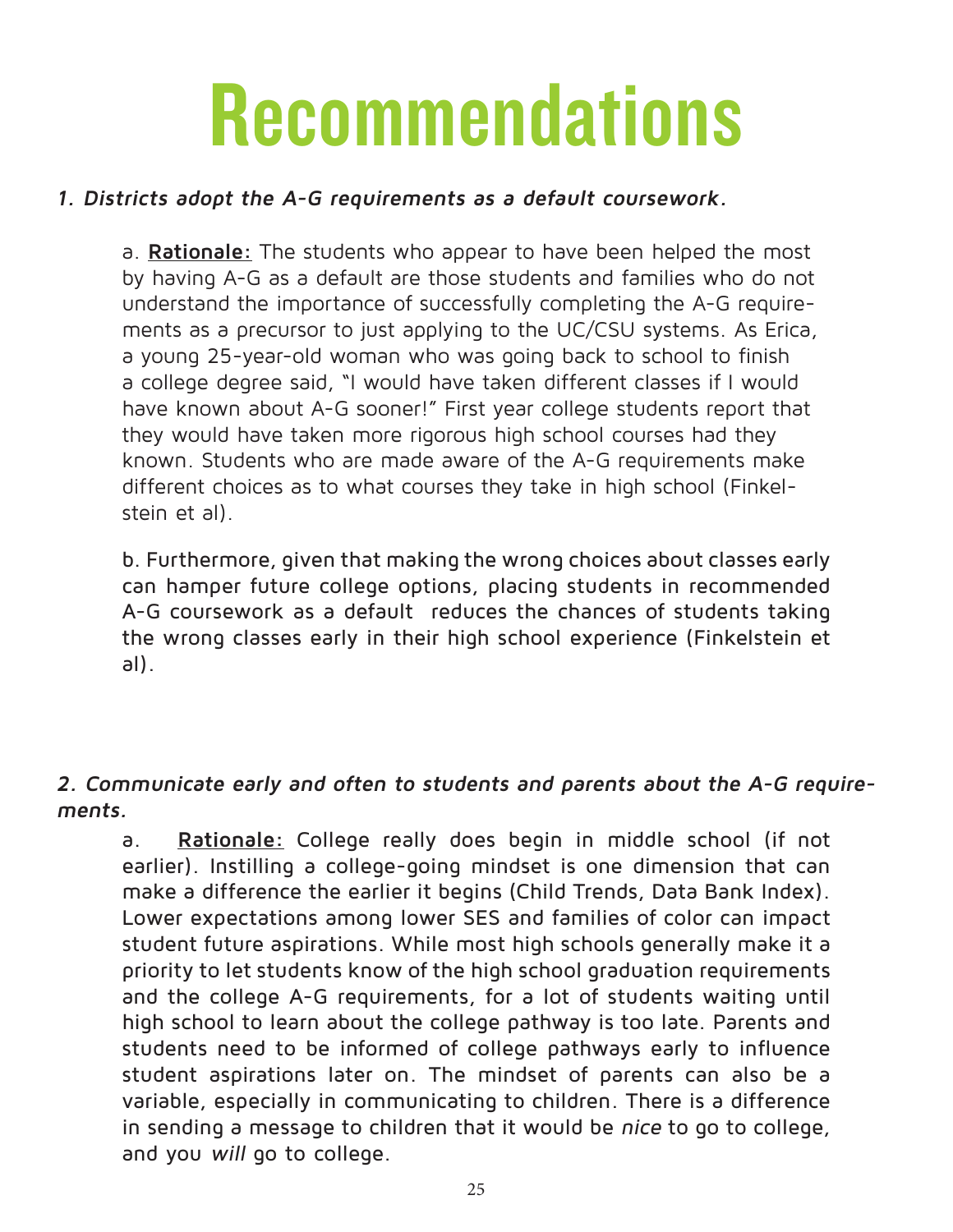b. College savings programs appear to make a difference in whether students actually graduating from college. Saving as little as \$500 per year has been shown to make a difference in a student eventually graduating and not just enrolling in college. Obviously, it is not just the money, as \$500 might only purchase a few textbooks. Rather, it is the expectation that a child can and will go to college that appears to make the difference. It is why districts like San Francisco Unified have invested in college savings programs that begin in kindergarten.

c. Communication to parents and students about the college-going pathways would ideally start in elementary school and certainly no later than the beginning of middle school (grades 6-8). Parents and students should be made aware of these pathways so they understand that the placement choices in math made at this level has impact on future college options. The achievement gap increases between the transitions from elementary to middle school and especially from middle school to high school (Grubb, 6). Performance in middle school, especially in math, is a strong indicator of future success in high school. Teachers and counselors alike within middle schools may not be aware themselves of the importance of middle school math on future success in high school and the importance of the A-G requirements. Decisions made before high school can have a strong impact on student choices later on in high school.

d. The communication to parents ought to include accelerated options in middle school and provide understanding on long term options in STEM fields. This is not to imply that students should be "pushed" beyond their skill level but to target students of color and lower socioeconomic families who do not know that decisions at the middle school level can impact future college options.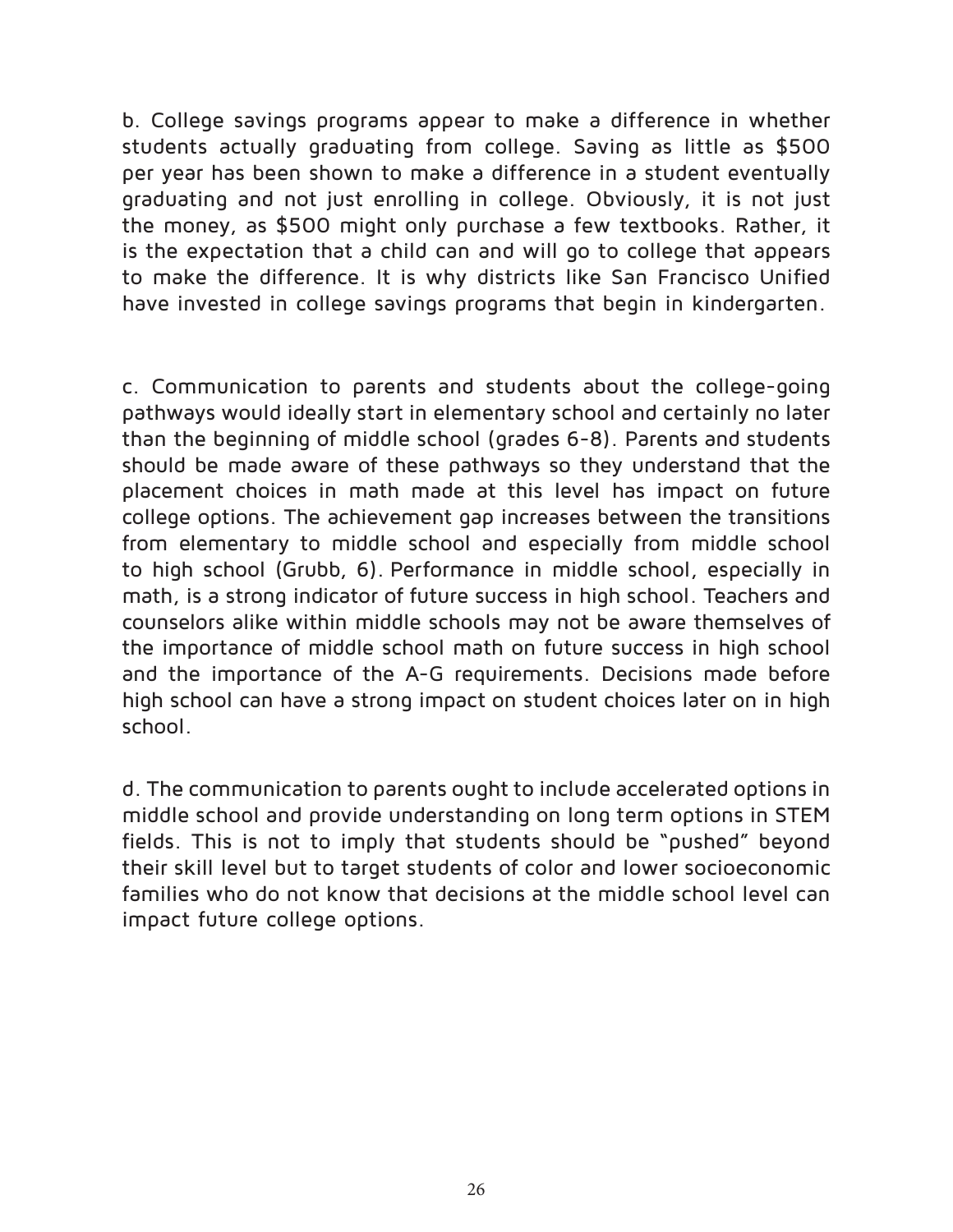**3. Provide extended time options for students early — preferably no later than middle school — to assist them in catching up and be ready to not only take, but be successful in, grade level math courses in high school through four years of math.**

a. **Rationale:** Research has shown that grade 3 math performance (Duncan, 8) and grade 8 math performance (Finkelstein) predict future success. Accelerated extended intervention can make up for lost time and can help close the gap (Finkelstein).

**4. Provide extended time accelerated interventions for students to have options of taking advanced classes in middle school. If we are to increase the options for our students of color and lower socioeconomic students, opportunities to accelerate their math skills should be provided early on. Students would be able to take either Algebra or Geometry at grade 8 or Integrated Math Course 1.**

a. **Rationale:** There are some in the CCSS era that feel students should not take accelerated courses in middle school. The students most impacted by this thinking appear to be students in lower socioeconomic districts (Loveless, 6). As long as districts, especially in more affluent areas, continue to provide accelerated options, we see this as an equity issue. Students should not be held back from accelerated options because of their zip code. Districts, in turn, can offer extended time opportunities ( during summer, breaks, and after school) to help students learn a frontloaded curriculum to accelerate their performance. This does not mean pushing students who are not ready, but rather targeting students who can handle the additional opportunity. Students and parents alike need to see these extended time options as opportunities, not punishment, and that they are intended to help them achieve their college aspirations down the line.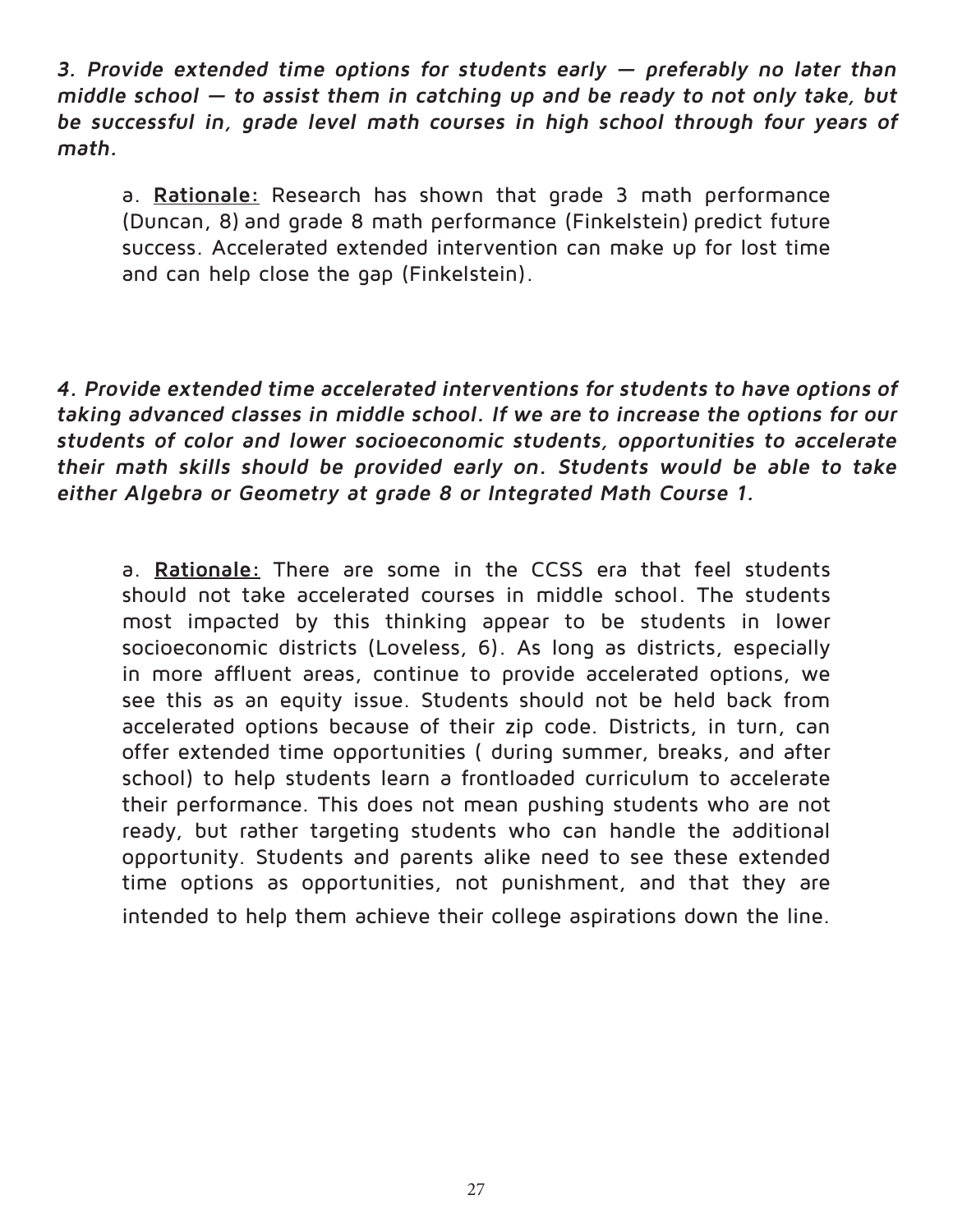**5. Placement in middle school math accelerated courses should be made through objective measures to reduce the possibility of placement bias.**

a. Racial bias can play a role in misplacing students (Waterman, 3). SB 359 was passed requiring that high schools use objective measures in placing students in critical math gateway classes.The same requirement should apply to placing students in accelerate students in middle school.

b. There are advantages to taking either Algebra 1 or Integrated Course 1 by the end of grade 8. Students would then be on track to take Calculus or AP Statistics their senior year. This is less important for non-STEM related subjects but important for students hoping to graduate in a STEM major. For non-STEM majors, taking Calculus or AP Statistics might be helpful for admission to more elite universities.

### **6. Provide accelerated options for students in high school and focus on college readiness rather than just high school readiness.**

a. **Rationale:** High school exacerbates the achievement gap (Grubb, 2). Students below standards by the end of grade 8 are not likely to reach standards by the time they leave high school. Districts understandably tend to focus on improving high school graduation rates, which have increased over the past few years. Focusing on high school graduation rates includes providing summer remediation and credit recovery classes. This is different than focusing on college readiness which would involve preparing students to complete the A-G course requirements. However, without intensive, accelerated, extended time options, students will remain below standards. A frontloaded CCSS aligned curriculum taught during summer time, similar to that for middle school (WestEd), can help make a difference in having students catch up and meet standards by the time they take the grade 11 California SBAC exam. The objective would be to have students look beyond high school graduation after they leave middle school, even if they are below standards in math.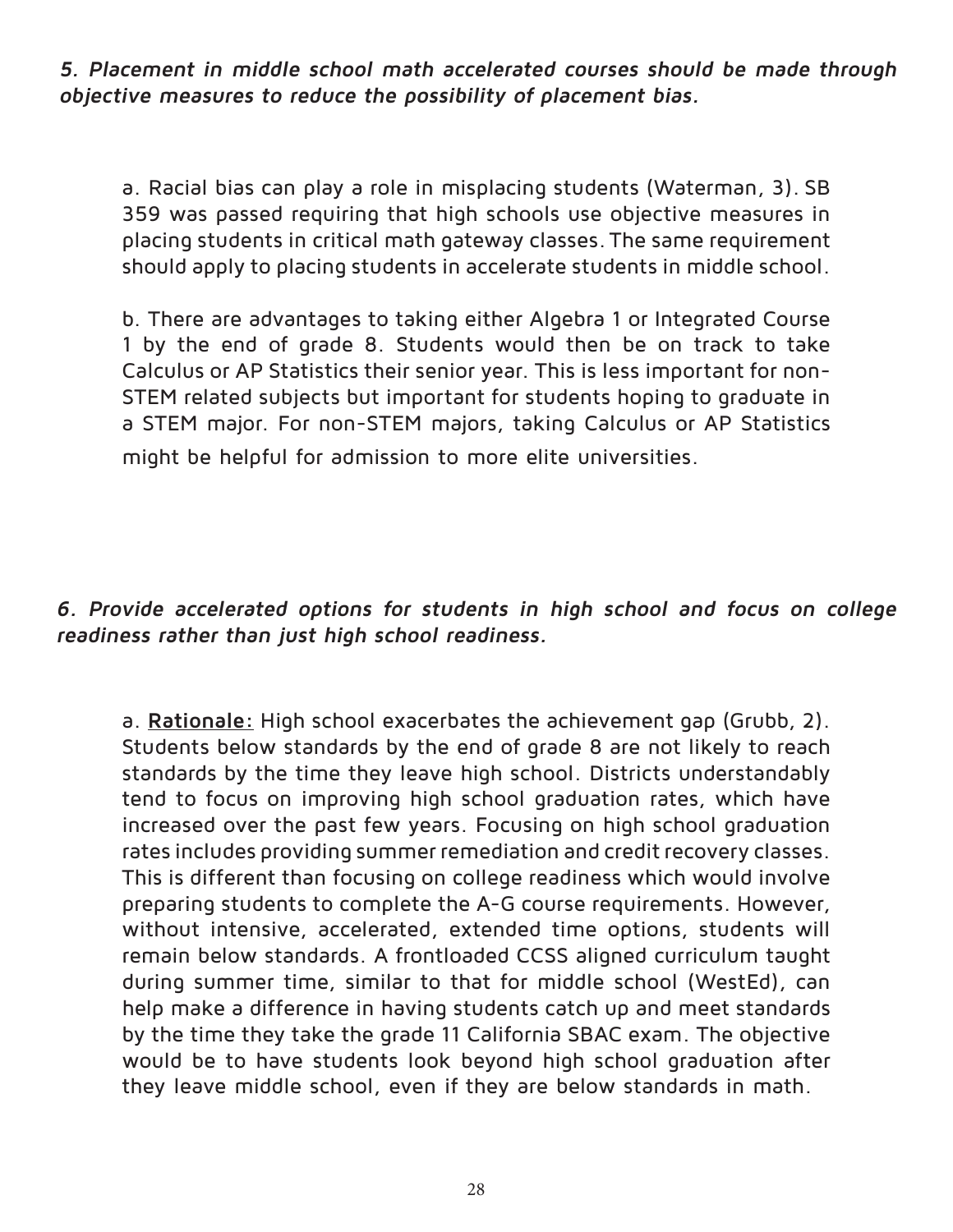#### **7. Encourage, or better yet, implement 4 years of math as a default option for students.**

a. **Rationale:** The senior year matters (Finkelstein). Completing four years of math significantly increases the probability that a student will not just enroll in, but graduate from, college. The CSU is considering requiring four years of math as part of the new set of math requirements; given the strong connection between completing of four years of math (with the associated development of quantitative reasoning) and subsequent college completion. Long Beach Unified has passed a policy requiring four years of math as a default course sequence for students by 2019.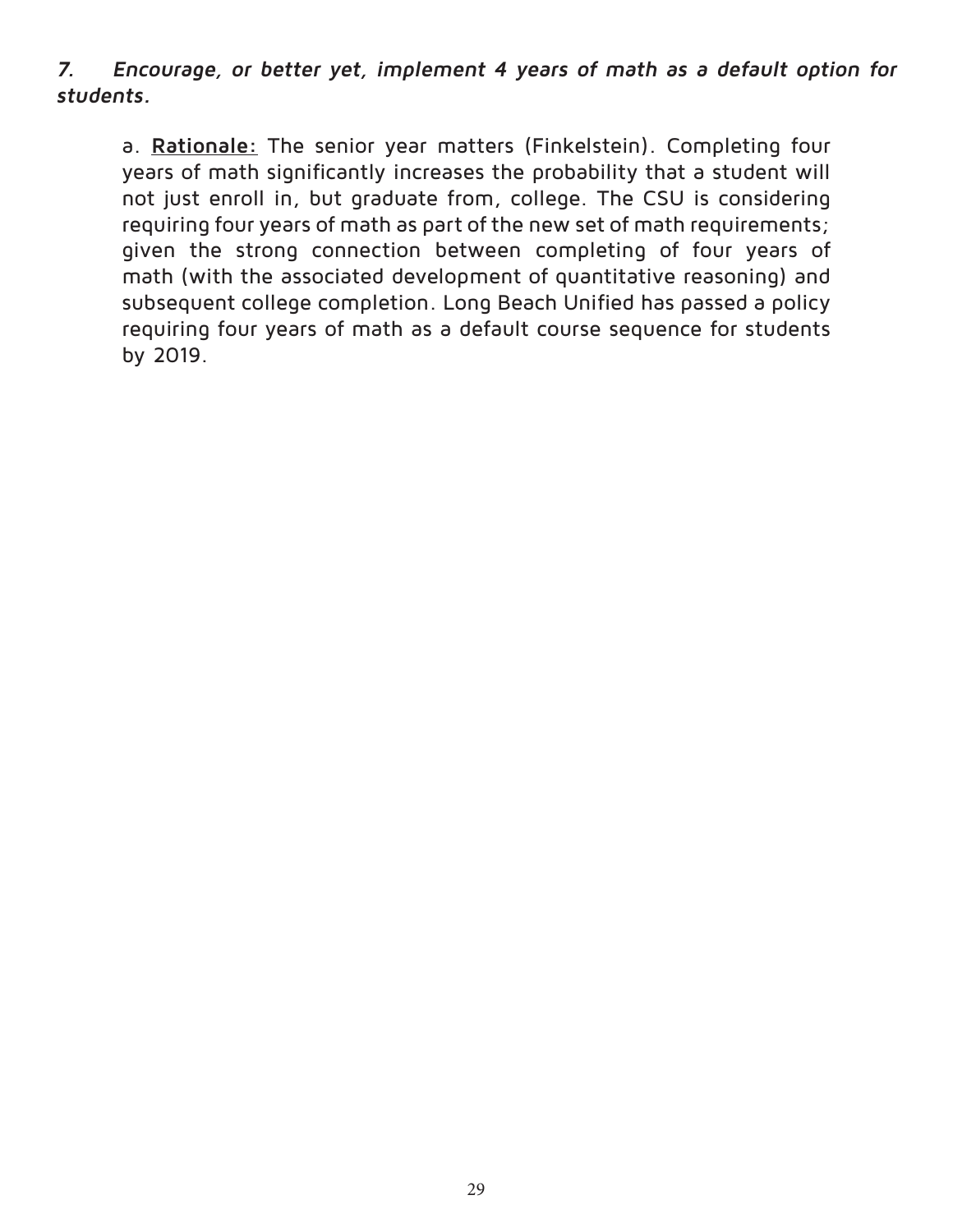### WORKS CITED

Academic Senate of the California State University Quantitative Reasoning Task Force. Final Report. 1 Aug. 2016. http://www.asccc.org/sites/default/files/V.%20 G.%20QRTF%20Final%20Report%2008-01-2016.pdf

ACT, I. The Condition of College & Career Readiness 2016. 2016.

Adelman, Clifford. Answers in the Tool Box. Academic Intensity, Attendance Patterns, and Bachelor's Degree Attainment. 1999.

Ali, Russlyn. Closing Achievement and Opportunity Gaps in California: 12 Steps for Reform at the State and Local Levels. The Education Trust-West. 9 Feb. 2008.

Allensworth, Elaine M. From High School to the Future: A First Look at Chicago Public School Graduates' College Enrollment, College Preparation, and Graduation from Four-Year Colleges. Consortium on Chicago School Research. 2006.

Anonymous. Black Student College Graduation Rates Remain Low, But Modest Progress Begins to Show. The Journal of Blacks in Higher Education. 2006.

Baum, Sandy, Jennifer Ma, and Kathleen Payea. The Benefits of Higher Education for Individuals and Society. Trends in Higher Education Series. College Board. 2013.

Bryk, Anthony S., et al. Learning to Improve: How America's Schools Can Get Better at Getting Better. Harvard Education Press. 8 Story Street First Floor, Cambridge, MA 02138, 2015.

California State Dept. of Education, Sacramento. Summary of SB 813 and Related Legislation: Hughes-Hart Educational Reform Act of 1983. Washington, D.C.1983.

Career Builder. 41 Percent of Employers Are Hiring College-Educated Workers for Positions That Had Been Primarily Held by Those with High School Degrees, Finds CareerBuilder Survey. 16 Mar. 2017. press.careerbuilder.com/2017-03-16-41-Percentof-Employers-Are-Hiring-College-Educated-Workers-for-Positions-

Carnevale, Anthony P., Nicole Smith, and Jeff Strohl. Help wanted: Projections of job and education requirements through 2018. Lumina Foundation. 2010.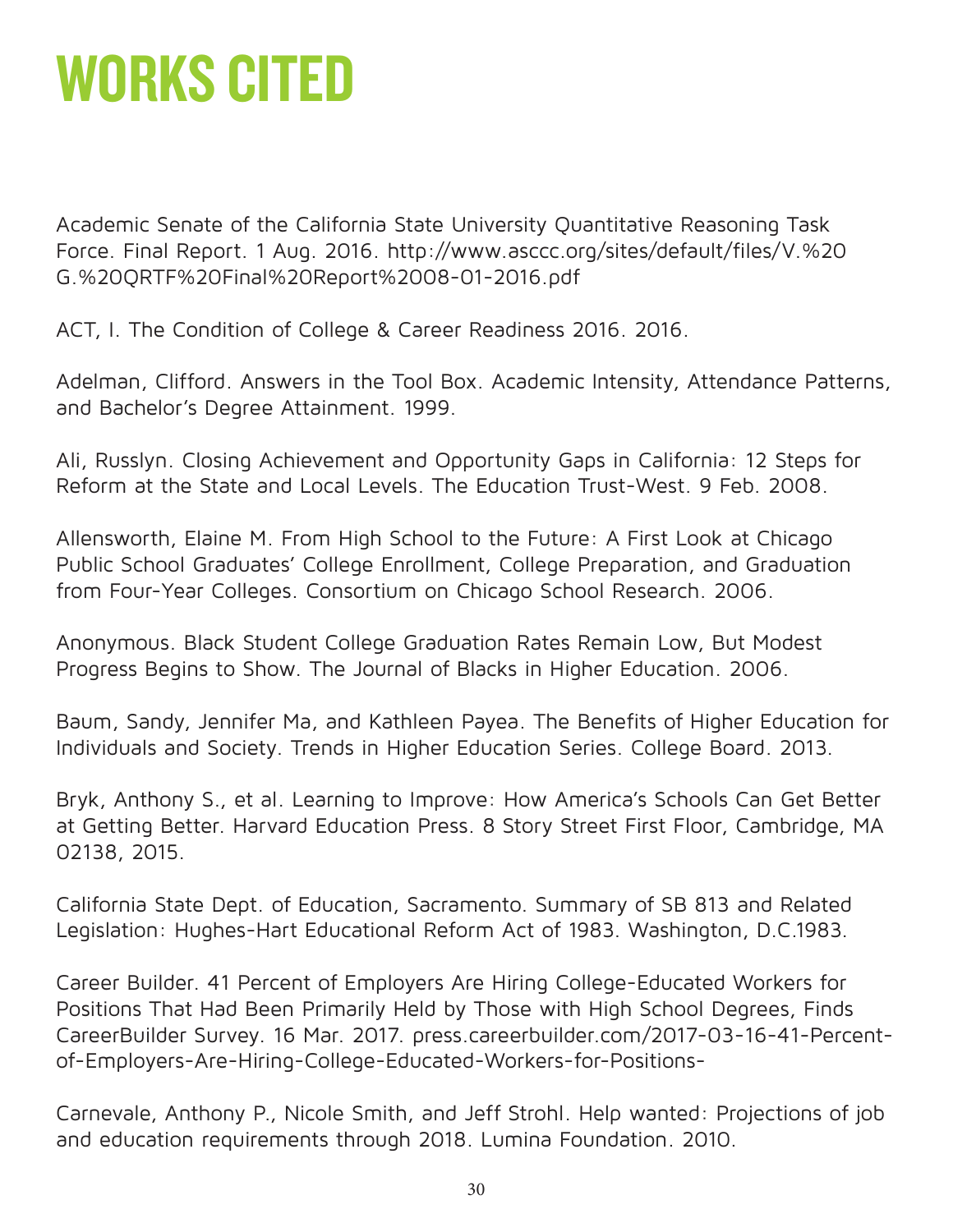Conley, David. Four keys to college and career readiness. 2014.

Dannenberg, Michael, and Mary Nguyen Barry. Tough love: Bottom-line quality standards for colleges. Washington, DC: The Education Trust. 2014.

Day, Jennifer Cheeseman, and Eric C. Newburger. The Big Payoff: Educational Attainment and Synthetic Estimates of Work-Life Earnings. 2002.

Elliott, William. Small-dollar children's savings accounts and children's college outcomes. Children and Youth Services Review 35.3. 2013. 572-585.

Finkelstein, Neal, et al. College Bound in Middle School & High School? How Math Course Sequences Matter. Center for the Future of Teaching and Learning at WestEd. 2012.

Finkelstein, Neal D., and Anthony B. Fong. Course-Taking Patterns and Preparation for Postsecondary Education in California's Public University Systems among Minority Youth. Regional Educational Laboratory West. 2008.

Grubb, W. N. The Money Myth: School Resources, Outcomes, and Equity. New York: Russell Sage Foundation, 2009.

Heller, D. E. Condition of Access: Higher Education for Lower Income Students. Praeger Series on Higher Education. Praeger Publishers. 2002.

Jacobs, J., and Colvin, R.L. Rigor: It's all the rage, but what does it mean? In Understanding and Reporting on Academic Rigor. New York: The Hechinger Institute. 2009.

Jaffe, Louise. Mathematics from High School to Community College: Using Existing Tools to Increase College-Readiness Now. Policy Brief 14-1. Policy Analysis for California Education, PACE. 2014.

Kirst, Mike W. The Common Core Meets State Policy: This Changes Almost Everything. Policy Memorandum. Policy Analysis for California Education, PACE. 2013.

Kobara, John E. Ending the Education Drought in California. The Huffington Post, 27 May 2015. www.huffingtonpost.com/john-e-kobara/ending-the-educationdrou\_b\_7451976.html.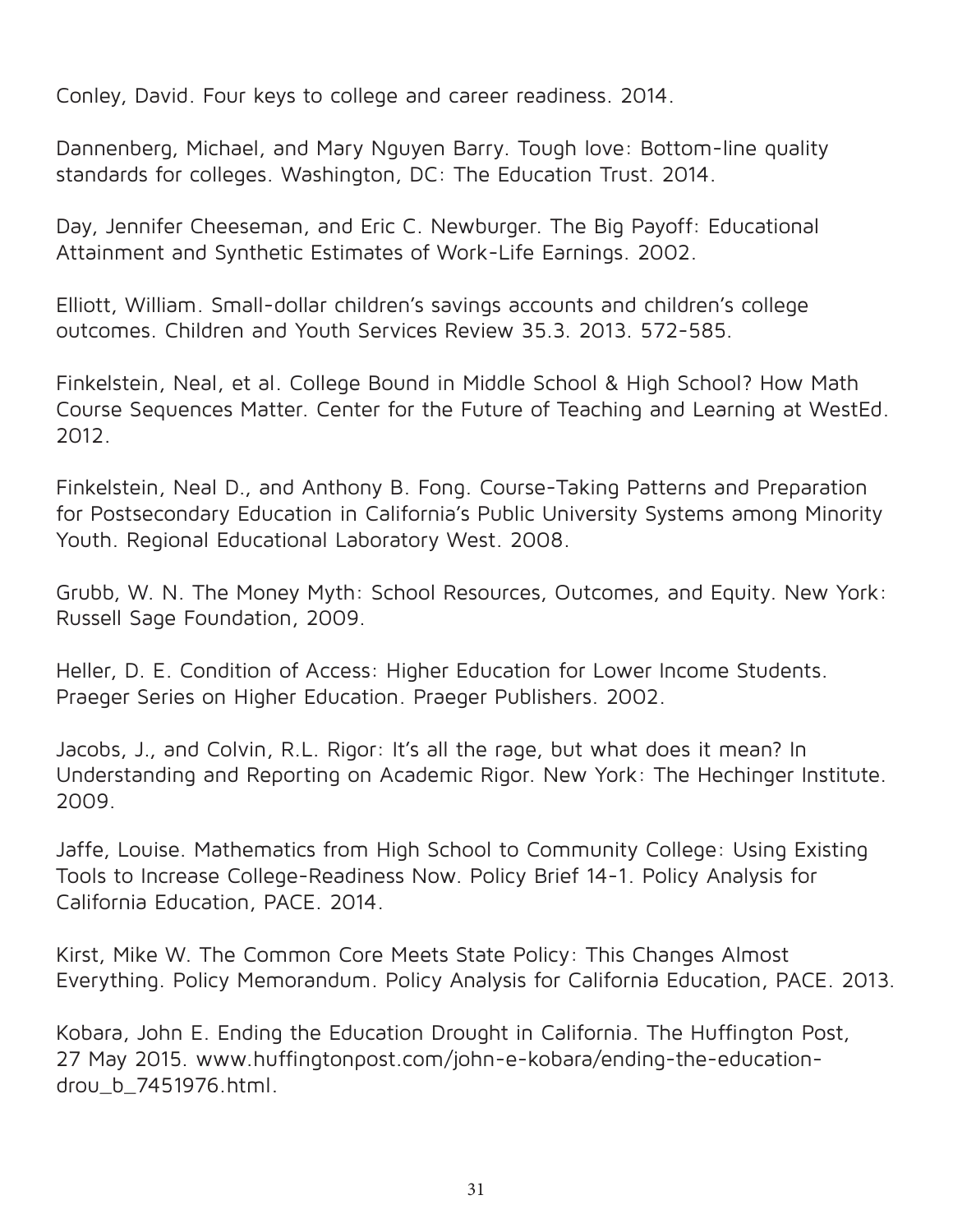Korn, Melissa. A Smaller Share of High-School Grads Are Heading to College-Especially Poorer Ones. The Wall Street Journal, Dow Jones & Company, 25 Nov. 2015. blogs.wsj.com/economics/2015/11/25/a-smaller-share-of-high-school-gradsare-heading-to-college-especially-poorer-ones/.

Kosche, Charlotte. CA High School Graduation Rates Reach Record High of 83.2 Percent. The Daily Californian, 18 Apr. 2017. www.dailycal.org/2017/04/17/ca-highschool-graduation-rates-reach-record-high-83-2-percent/.

Krogstad, Jens Manuel, and Richard Fry. More Hispanics, Blacks enrolling in college, but lag in bachelor's degrees. Pew Research Center. 2014.

Legislative Office of Education Oversight (LOEO). Remedial and Developmental Programs in Ohio's Public Colleges and Universities. Columbus: Ohio General Assembly. 2015.

Loveless, T. The misplaced math student: Lost in eighth grade Algebra. Washington, DC: Brown Center on Education Policy, Brookings Institution. 2008.

Nagaoka, Jenny, Melissa Roderick, and Vanessa Coca. Barriers to college attainment: Lessons from Chicago. Center for American Progress. Washington, DC: Associated Press. 2009.

O'Connell, Jack. Multiple Pathways to Student Success: Envisioning the New California High School. Report to the Legislature and Governor Pursuant. 2010.

Petrilli , Michael. College Preparedness Over the Years, According to NAEP. Education Next, 12 Apr. 2015. educationnext.org/college-preparedness-years-according-naep/.

Princiotta, Daniel, et al. Social Indicators Predicting Postsecondary Success. Child Trends. 2014.

Public Opinion on Higher Education. 12 Sept. 2016. www.publicagenda.org/pages/ public-opinion-higher-education-2016.

Rogers, Megan. STEM-Ming the Tide. Inside Higher Ed, 27 Nov. 2013. www. insidehighered.com/news/2013/11/27/study-tracks-attrition-rates-stem-majors.

Siegler, Robert S., et al. Early predictors of high school mathematics achievement. Psychological science. 2012.